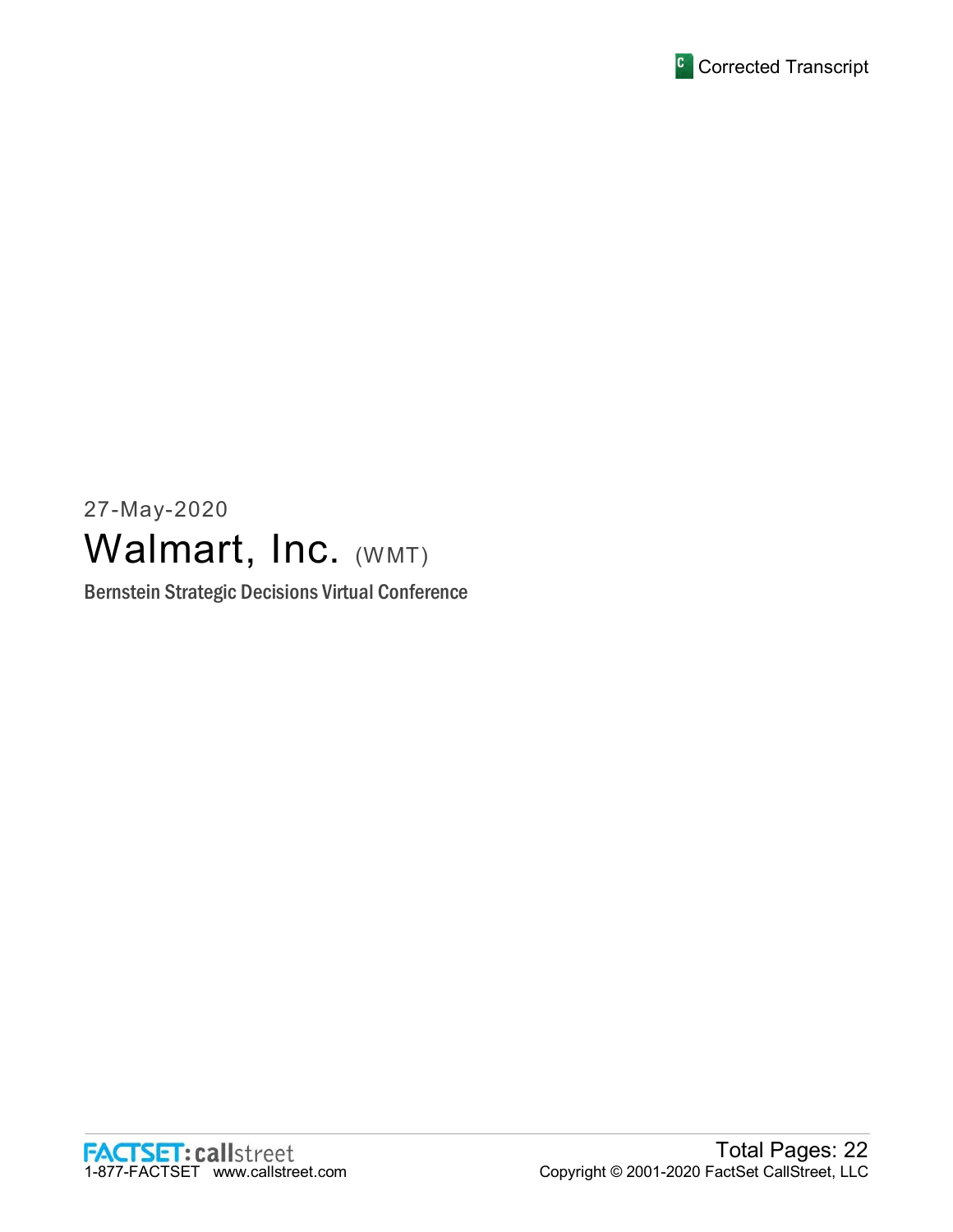## **CORPORATE PARTICIPANTS**

Brett M. Biggs

Chief Financial Officer & Executive Vice President, Walmart, Inc.

## **OTHER PARTICIPANTS**

## Brandon Fletcher

Analyst, Sanford C. Bernstein & Co. LLC

## **MANAGEMENT DISCUSSION SECTION**

## Brandon Fletcher

#### Analyst, Sanford C. Bernstein & Co. LLC

Good morning, everybody. Hi. Welcome to the Bernstein Strategic Decisions Conference. We're very happy today to have Brett Biggs join us for a second showing at the conference. Of course, he's the master of ceremonies and the CFO for Walmart, Inc., the big boss job. And I've known Brett for a long time. I have immense respect for him and the work that he and his team do all the time. Obviously Walmart has done an incredible job now and we're very happy to have them here as the country goes through such a difficult time.

.....................................................................................................................................................................................................................................................................

.....................................................................................................................................................................................................................................................................

Of course, as usual, we do want to make the disclosure that there are going to be forward-looking statements contained in this presentation that many times there will be phrases that we refer to events for which we are making guesses. One of the components that I think we're going to do is, I'll flash the screen up in just a second. But be sure to realize that as you're in the pigeonhole questions, please don't try to reach for those extra components [ph] that you know what the business disclose (01:05). This is a strategic decisions conference and so we're interested in those a larger strategy issues and not focus so much on the ticky-tacky of the dynamics of earnings and details.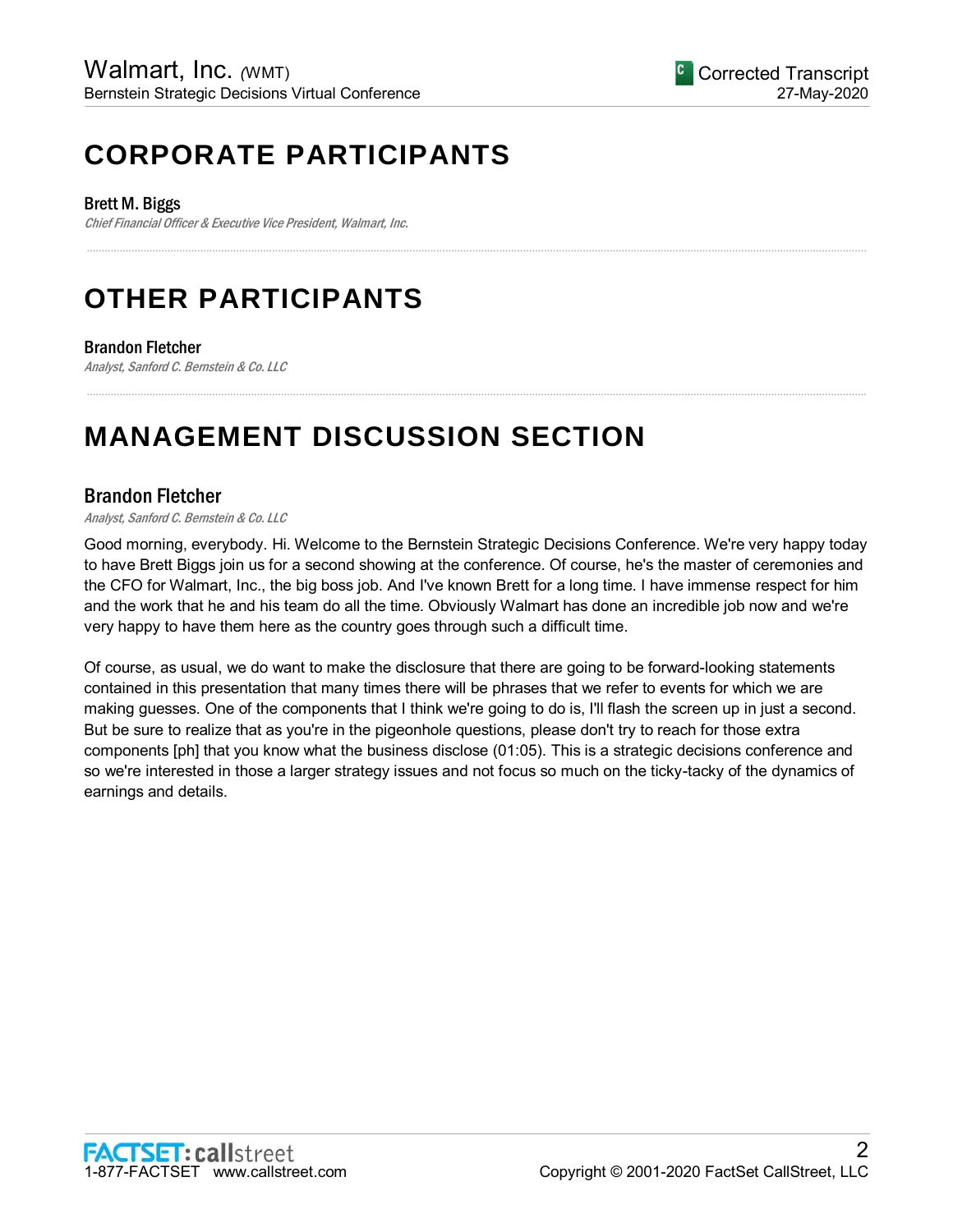## **QUESTION AND ANSWER SECTION**

#### Brandon Fletcher

**Brandon Fletcher**<br>Analyst, Sanford C. Bernstein & Co. LLC Quarter of the Control of the Control of the Control Control of the Control of the Control of the Control of the Control of the Control of the Control of the Cont

And so, with that, I'd like to move on to a couple of opening questions for Brett. The first thing we wanted to start with was something kind of simple, but I think very profound. We've certainly seen this incredible growth in the grocery business. It's been a necessity for the marketplace, it's been a necessity for people just to keep themselves running. But I always think that Furner and Doug were general merchandise folks by training and their background and every time, I would hear Doug speak and Furner [indiscernible] (01:48) general merchandise shop as well. What opportunity you guys see in that space? We often hear about the mixed conversations. So, I'd love to just hear how you guys think about the general merchandise opportunity?

.....................................................................................................................................................................................................................................................................

.....................................................................................................................................................................................................................................................................

.....................................................................................................................................................................................................................................................................

#### Brett M. Biggs

Chief Financial Officer & Executive Vice President, Walmart, Inc.

Yeah, you bet. Thanks, Brandon. Thanks for having us. Appreciate it. So this is round two for us at your conference, so little different than last year to say the least.

#### Brandon Fletcher

**Brandon Fletcher**<br>Analyst, Sanford C. Bernstein & Co. LLC Quarter of the Control of the Control of the Control Control of the Control of the Control of the Control of the Control of the Control of the Control of the Cont

Yeah.

### Brett M. Biggs

Chief Financial Officer & Executive Vice President, Walmart, Inc.

Yeah, as you mentioned you know, Doug and John both kind of came up through that part of the business and it's still a big part of our business. When you look at food and consumables in the US, over 55% or so would be food and consumables. But there's a big general merchandise business and it's certainly that way in the e-commerce side. So, it's a big part of our mix and you saw some of that in the first quarter as we went through the quarter in the early part of – mid part of March, late part of March, we became pretty much in grocery and consumables [company and then, as the stimulus checks came in mid-April reverted back to more of a normal mix although even more to the general merchandise side.

So, as we go forward and you see the work that we've done on attracting more brands to the sites, what we're doing in marketplace, the things that we're trying to do (03:04) with brands and stores private label, which has become a bigger part of our business. We're very much focused on that general merchandise business. One, it's you need that from a service standpoint for the customer, be relevant on everything else that you want to sell. But then as you mentioned mix is a big part of the financials that we put out and results that we need to have and having that GM and that is important.

.....................................................................................................................................................................................................................................................................

#### Brandon Fletcher

**Brandon Fletcher**<br>Analyst, Sanford C. Bernstein & Co. LLC Quantum Control of the Second Control of Brandyst, Sanford C. Bernstein & Co. LLC

Yeah. And one follow-up on that, as we talk about e-commerce, one of the stories had been, because click-andcollect had gone so well on grocery that we saw more general merchandise quote items enter that basket. I know people still say the apps not entirely merged, okay, fine. But we certainly see some of that product shifting over, has that adoption rate in terms of baskets beginning to look maybe a little bit more like an old school Supercenter basket start to show up a little bit?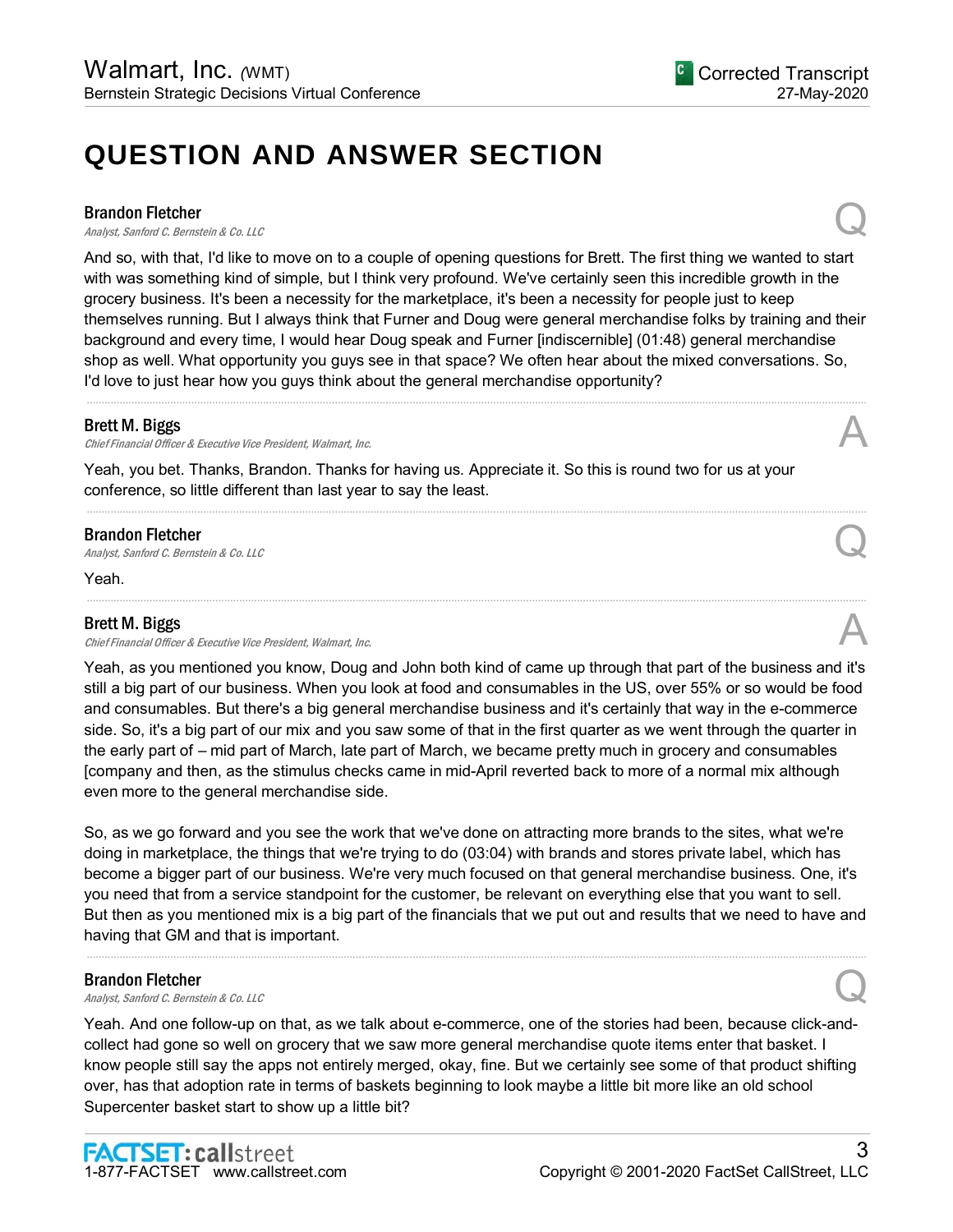Chief Financial Officer & Executive Vice President, Walmart, Inc.

Yeah. Part of that has been us being able to get the assortment – let's talking about online grocery or what we call started out being (04:03) called online grocery is really is a lot more than grocery...

.....................................................................................................................................................................................................................................................................

#### Brandon Fletcher

**Brandon Fletcher**<br>Analyst, Sanford C. Bernstein & Co. LLC Quarter of the Control of the Control of the Control Control of the Control of the Control of the Control of the Control of the Control of the Control of the Cont

Right.

#### Brett M. Biggs

Chief Financial Officer & Executive Vice President, Walmart, Inc.

...where we had a fairly limited mix of general merchandise now you now. It's not exactly the entire Supercenter, but it's much closer to that than it (04:18) was in over, let's say, next year or two, I think almost everything in the Supercenter you will be able to put in that online, what we call, online grocery basket.

.....................................................................................................................................................................................................................................................................

.....................................................................................................................................................................................................................................................................

#### Brandon Fletcher

**Brandon Fletcher**<br>Analyst, Sanford C. Bernstein & Co. LLC Quantum Control Control Control Control Control Control Control Control Control Control Control Control Control Control Control Control Control Control Control Co

Right.

#### Brett M. Biggs

Chief Financial Officer & Executive Vice President, Walmart, Inc.

So, that's important, but as we get people coming into the store, doing pick up, there's a big, a big part of general merchandise that's a part of that. The merging of the apps, as you mentioned, the blue and the orange app is really important to the experience for the customer and I've used it recently and I do see the difference that it can make in getting general merchandise, make it easier to get general merchandise into the basket.

.....................................................................................................................................................................................................................................................................

#### Brandon Fletcher

**Brandon Fletcher**<br>Analyst, Sanford C. Bernstein & Co. LLC Quarter  $\mathcal{Q}$ 

Yeah. That seems right. As some of the stores and logistics hubs(04:58) getting closer to their operational speed limits, was there – is there a sense that [ph] I am transferring this right way (05:07) what are some of the learnings you have or that – or at least early senses of where those choke points might be, right? Because certainly the stores are clearly being both logistics hubs and service, because they were – one of the essential service is still open. And we know that Tesco years ago had kind of pulled a lot of that pick entirely out of stores, because they are physically more constrained and they just didn't have that room to do that. Did you guys hit that point where you're like, there is just too many people in the store at this point not just because of COVID, but because of the physical difficulties of logistics of a pick process and customer shopping (05:42).

.....................................................................................................................................................................................................................................................................

#### Brett M. Biggs

**Brett M. Biggs**<br>Chief Financial Officer & Executive Vice President, Walmart, Inc. And the comparation of the chief Financial Officer & Executive Vice President, Walmart, Inc.

Yeah. We tested a lot of things over the last several weeks that we weren't anticipating testing necessarily certainly about how to get people through an online channel and to get them to the stores as well. We were even before COVID go back to last year, as we had online grocery stores that we're starting to hit their fourth year, we were starting to learn where those choke points might be. And so, as a customer if you think about the customer that's in the store, you got to make sure you're not causing them a problem, as you have pickers in the stores that people that are coming in the stores can actually get around what they want to. So we had a lot of technology [ph]







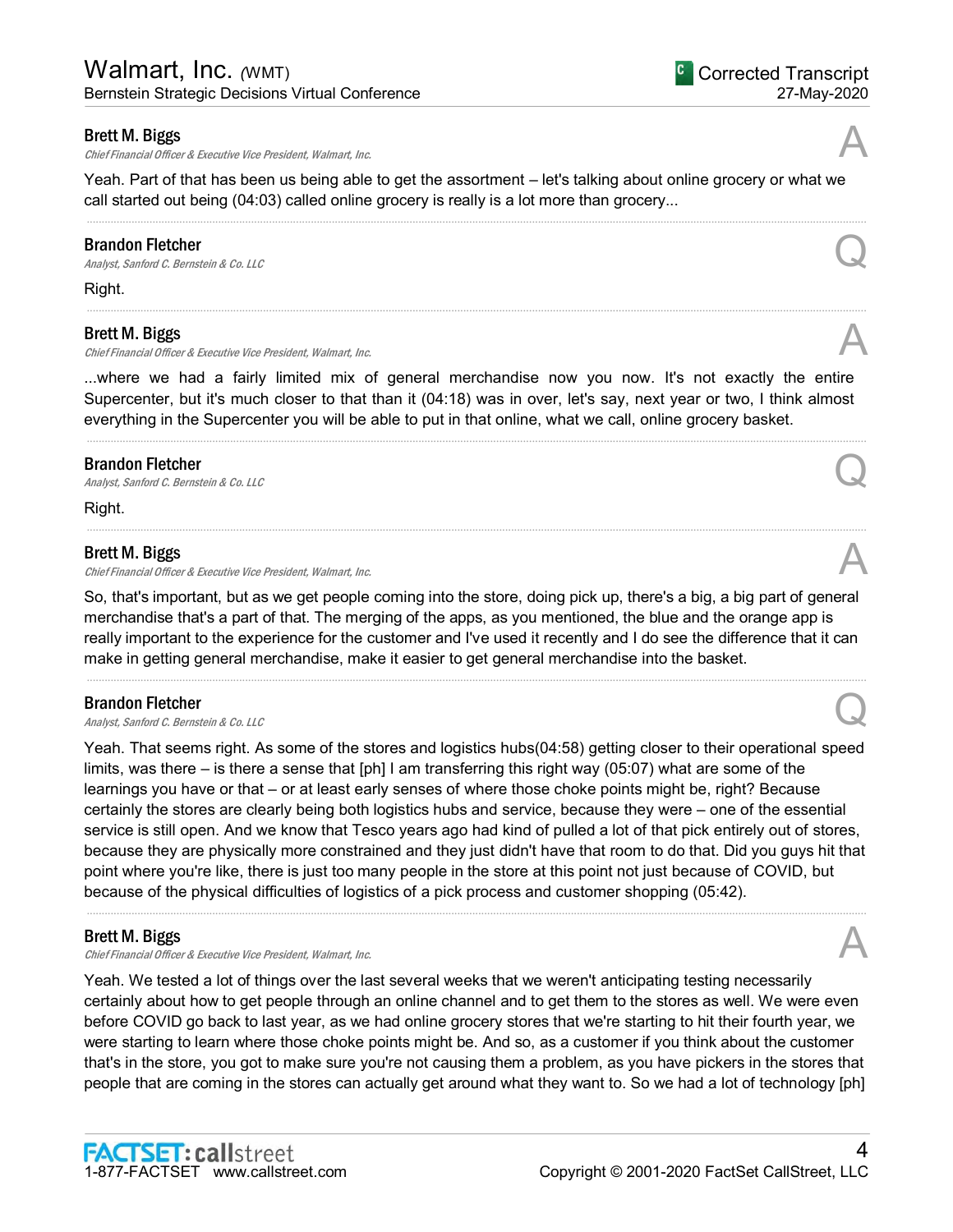driving that become (06:30) more efficient at picking different time slots. We're having people come in so that again gives us more and in fact more picking capacity.

So, there are a lot of things that we're already working on that the experience with COVID will get additional learnings, accelerated learnings coming out of that. And even as you know we turned out we had had shift from store, so we had about 100 stores give or take where we could ship items from stores to customers' homes. We hadn't used it a lot, but we accelerated over 1,000 in a matter of weeks and we'll have over 2,000 that are capable of doing that. So it's just having the flexibility to kind of do what we need to do, when we need to do it and having the capital to do it, financial strength obviously we have to go do that. But then, also, you know Brandon you know this company well. I've been here 20 years. The ability of this company to move with speed is remarkable. I quit saying amazed, I am not amazed by it anymore, but it's remarkable to have a \$500 billion company that can move as quickly as we can and when we need to.

.....................................................................................................................................................................................................................................................................

#### Brandon Fletcher

**Brandon Fletcher**<br>Analyst, Sanford C. Bernstein & Co. LLC Quarter of the Control of the Control of the Control Control of the Control of the Control of the Control of the Control of the Control of the Control of the Cont

Yeah. That's powerful. You know, one of the things that we had some investor interest on this on omni-channel. I didn't see it as much as changes as I think maybe some of the investors did which is with Jet.com kind of turned off as a brand, not turned off as a operation or as a team, et cetera or as a capability, but as a brand, does that really just mean that Walmart can be an urban hipster brand and the rich elites are okay shopping at Walmart and we don't worry about that whole notion of, you know can Walmart hit the promise of being good enough for everybody, but not too good [indiscernible] (08:11)?

.....................................................................................................................................................................................................................................................................

#### Brett M. Biggs

Chief Financial Officer & Executive Vice President, Walmart, Inc.

Yeah. And the brand – there maybe still some things that we do with the brand, you know it's amazing how sticky the Walmart brand is and we found that by acquiring Jet, it's almost four years ago and as we started utilizing Jet for different things we kept finding the Walmart brand was really, really strong with consumers. And when you look at our customer base versus and lay it against the demographics to the US, it's actually strikingly similar.

.....................................................................................................................................................................................................................................................................

.....................................................................................................................................................................................................................................................................

#### Brandon Fletcher

**Brandon Fletcher**<br>Analyst, Sanford C. Bernstein & Co. LLC Quarter of the Control of the Control of the Control Control of the Control of the Control of the Control of the Control of the Control of the Control of the Cont

Yeah.

#### Brett M. Biggs

Chief Financial Officer & Executive Vice President, Walmart, Inc.

So we do appeal to every demographic and particularly now when you look at – the price has always been important. We've been a winner on that for years. We've always been big in assortment. We're getting better in assortment. Convenience is the one area, you go back five years ago that people could have argued maybe that Walmart's not convenient enough. I think that's not true anymore with online, with stores, with everything that we can do for customers, pick up delivery, we are convenient. So when you put all those things together whether you're lower income, middle income, higher income, I think we've got what you want, even items now that three years ago as a customer and as an executive, I would have thought, I don't know if we'll have that online. We do have it online. And so, if I can do that and get the right price, why would you not go to walmart.com.

.....................................................................................................................................................................................................................................................................

#### Brandon Fletcher

**Brandon Fletcher**<br>Analyst, Sanford C. Bernstein & Co. LLC Quantum Control of the Second Control of Brandyst, Sanford C. Bernstein & Co. LLC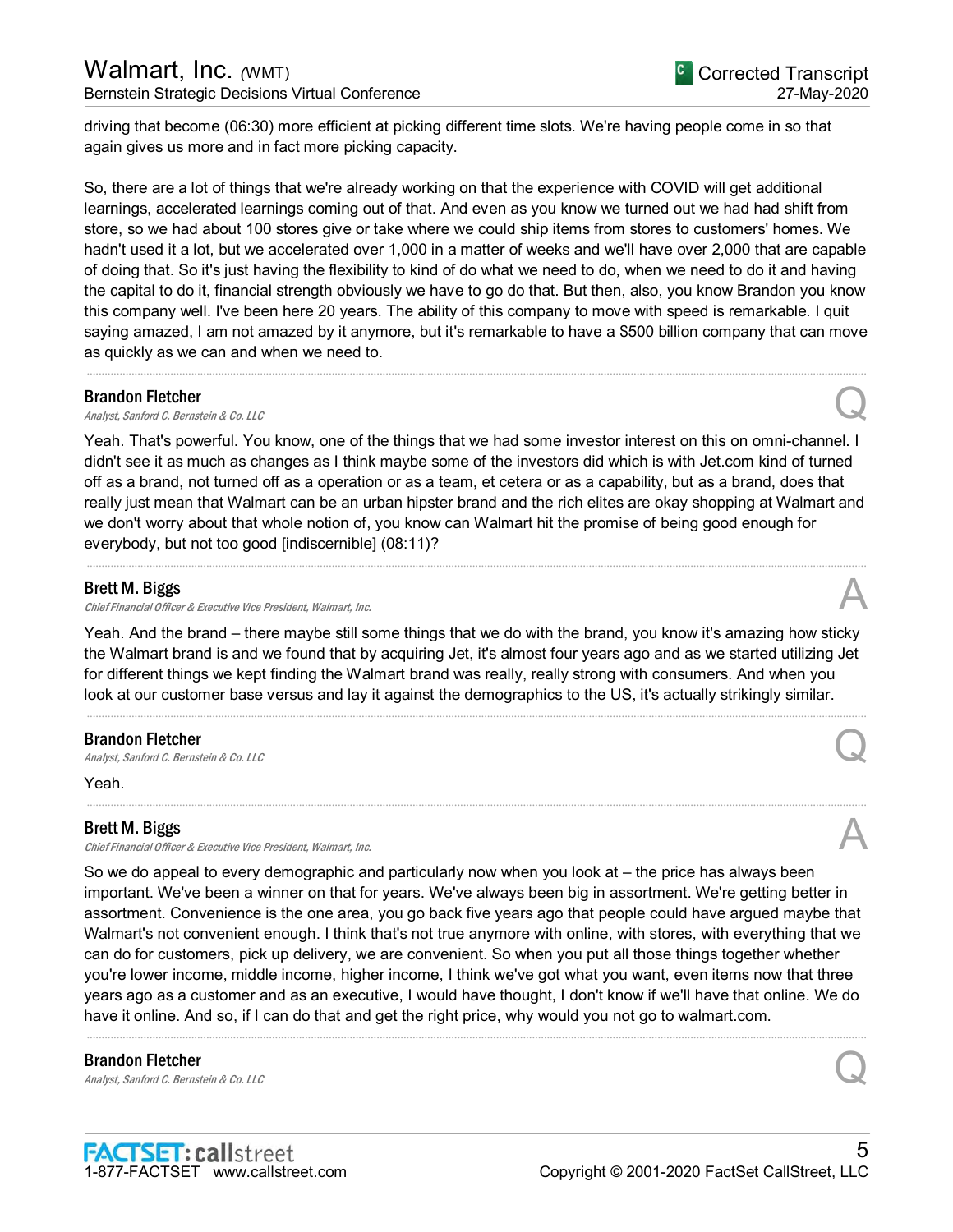## Walmart, Inc. *(WMT)*

Bernstein Strategic Decisions Virtual Conference

Yeah. Yeah. I mean, we've always been believers that the ability to be a price and convenience location for some and a price and assortment location for others is one of the unique attributes that Walmart can provide and that's true. When I say unique, I mean, genuinely we think a (09:56) handful of companies around the globe [ph] kind of inspired to (09:57) that model. And then, yeah I have been impressed at some of the service components that normally might be a little bit of a reach.

People are signing up for it, and I mean, we talked before about how some of the service in the stores periods (10:14) just gotten much better electronics especially compared to the old days where it was like even within many incentives as a Walmart associate had to go to electronics they will find themselves going to a competitor (10:23) because the service just was there and now that's not, [indiscernible] (10:26) quite an improvement.

I want to turn a little bit to International, again, I know it's not a huge thing for [ph] that, but the demand shocks in other markets there's (10:34) may be places with a stimulus they may have less opportunity than we've seen in terms of the kind of sustained small businesses, should we worry about a V-shaped recovery in the US and something sad or a less effective letter elsewhere in the world.

.....................................................................................................................................................................................................................................................................

## Brett M. Biggs

Chief Financial Officer & Executive Vice President, Walmart, Inc.

Yeah, I think it's going to be and it's hard to look at international is international because every market is so different and even within the US, I think as you talk about V-shape, U-shape, [ph] swu-shape (11:06) whatever shape you want to think about. We are going to see that in different parts of the US even.

.....................................................................................................................................................................................................................................................................

.....................................................................................................................................................................................................................................................................

#### Brandon Fletcher

**Brandon Fletcher**<br>Analyst, Sanford C. Bernstein & Co. LLC Quantum Control Control Control Control Control Control Control Control Control Control Control Control Control Control Control Control Control Control Control Co

Yeah.

#### Brett M. Biggs

Chief Financial Officer & Executive Vice President, Walmart, Inc. A

As you look internationally, as you mentioned, we're seeing some of the same challenges we have in the US, which is channel shift, mix shift, demand cycles, very quick demand cycles. Canada will look a lot more like the US, typically, Mexico, amazing business at Walmart's, just continues to do incredibly well. But like you said, every country has got a different pattern of stimulus, some much more, you'll see more stimulus in Canada, than you will right now in South Africa, for instance. And so we'll have to work our way through that and are working our way through that. But we'll have to continue, that it's going to continue probably for the rest of the year, trying to work our way through some of those things.

.....................................................................................................................................................................................................................................................................

## Brandon Fletcher

**Brandon Fletcher**<br>Analyst, Sanford C. Bernstein & Co. LLC Quantum Control Control Control Control Control Control Control Control Control Control Control Control Control Control Control Control Control Control Control Co

Yeah. I think the one that we got questions on we're kind of [ph] are called (12:02) Flipkart. So thus far, again, [indiscernible] (12:06) it doesn't look like India's had as bad a disaster some people have thought. But at the same time, the construct of this dynamic is just as important in India as it is everywhere else. And so kind of had the sense that maybe [ph] there's even a tailwind couple of part away it is (12:18) for others. Do you have kind of sense of where you guys are on that, I mean, it's early there?

.....................................................................................................................................................................................................................................................................

#### Brett M. Biggs

Chief Financial Officer & Executive Vice President, Walmart, Inc.

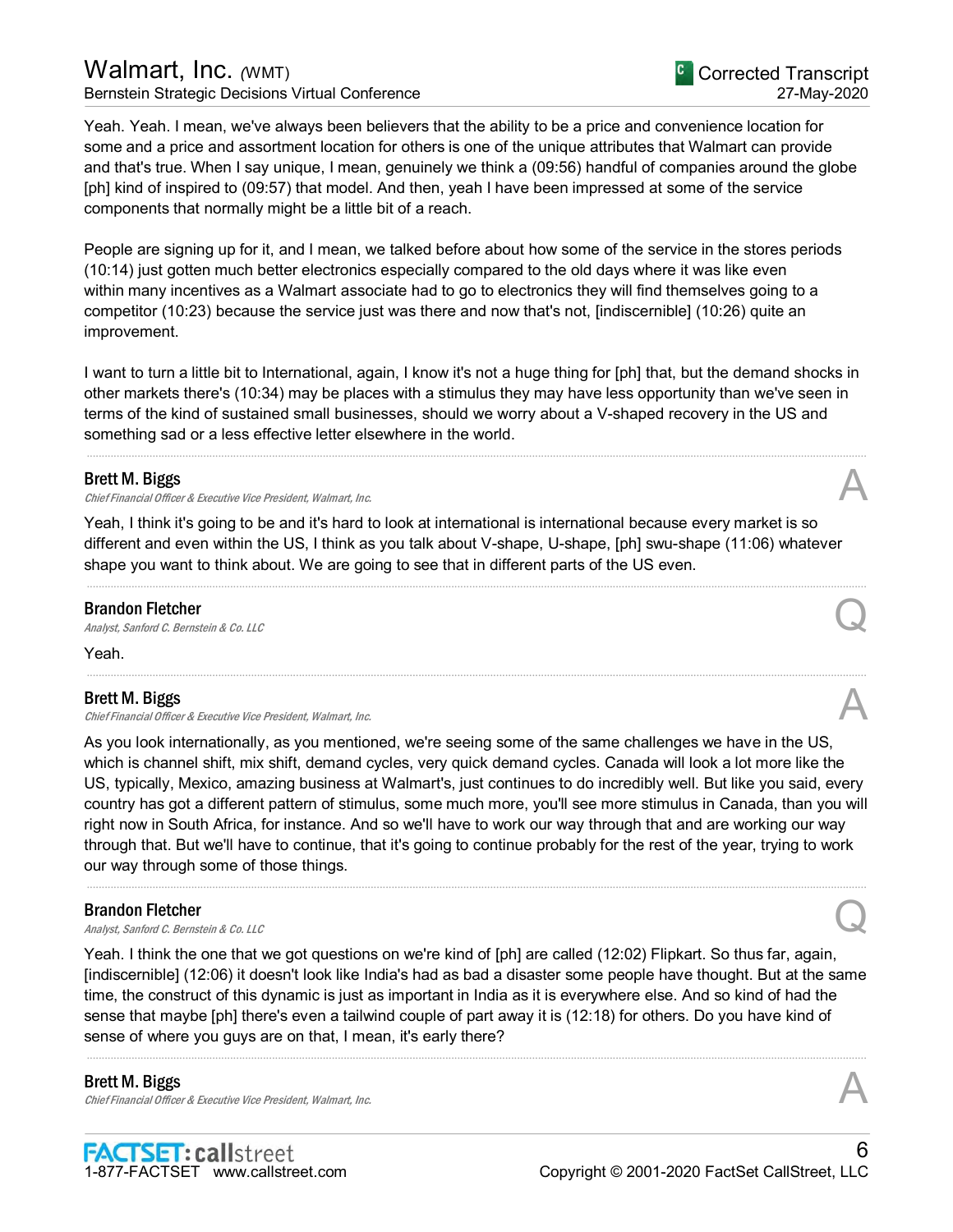<sup>C</sup> Corrected Transcript 27-May-2020

Yeah, it's early and Flipkart for us obviously, is a really long-term investment. Go back to the middle -- end of March through really most of April, Flipkart was effectively kind of shutdown...

.....................................................................................................................................................................................................................................................................

.....................................................................................................................................................................................................................................................................

#### Brandon Fletcher

**Brandon Fletcher**<br>Analyst, Sanford C. Bernstein & Co. LLC Quarter  $\mathcal{Q}$ 

Yeah.

#### Brett M. Biggs

Chief Financial Officer & Executive Vice President, Walmart, Inc.

...because of government regulations, the country was really on lockdown for about three weeks and then there was just some slow reopening different parts of the yellow, red, yellow – red, orange and green zones and all that in India. We're starting to get back to a little bit more normal operations there. And just like with every other country, I think India will go through a different cycle. They were pretty early to shut the country down. So we'll see how that plays out. But that's a great business for us, and I think we'll continue to be for a long time. .....................................................................................................................................................................................................................................................................

#### Brandon Fletcher

**Brandon Fletcher**<br>Analyst, Sanford C. Bernstein & Co. LLC Quantum Control Control Control Control Control Control Control Control Control Control Control Control Control Control Control Control Control Control Control Co

Yeah. If we have more time. We definitely would chat about some of the, like the payments business you guys have there I think.

.....................................................................................................................................................................................................................................................................

.....................................................................................................................................................................................................................................................................

#### Brett M. Biggs

Chief Financial Officer & Executive Vice President, Walmart, Inc.

Yeah, PhonePe. Yeah, it's great.

#### Brandon Fletcher

**Brandon Fletcher**<br>Analyst, Sanford C. Bernstein & Co. LLC Quantum Control Control Control Control Control Control Control Control Control Control Control Control Control Control Control Control Control Control Control Co

There's just so much I mean, we've had entire conversations on just the payment business now, because they're just such [indiscernible] (13:35). The other thing is China at some point a similar, I'll call it differentiated that in the way that we've seen kind of a big amount of capital go to Flipkart. I mean, obviously, nobody forgets that it's on the board. But should we even – we're thinking about, okay, listen, Walmart's going to have [indiscernible] (13:55) more capital to China, I don't know when, but it's going to [ph] happen come someday somewhere (13:58).

.....................................................................................................................................................................................................................................................................

#### Brett M. Biggs

Chief Financial Officer & Executive Vice President, Walmart, Inc.

Yes. And it's already a big business. I mean, India, we had a very, very small business, so China we've grown more organically and have a big supercenter business, Sam's Club is doing incredibly well there. We continue to grow the Sam's Club channel. So I think in ways we've made big bets. We did, as you know, partnership with JD.com we owned about 10% of that company, which has been a nice investment for us. So we've made some pretty big bets in China. They've just been more gradual over time versus the big investment that we made at one time in India.

#### Brandon Fletcher

**Brandon Fletcher**<br>Analyst, Sanford C. Bernstein & Co. LLC Quarter of the Control of the Control of the Control Control of the Control of the Control of the Control of the Control of the Control of the Control of the Cont

Makes sense. On Sam's is there another market that you guys think is could be a China, because China has been awesome for Sam's. I mean, it's half the reason why I can take a swing at Costco every now and again, as you

.....................................................................................................................................................................................................................................................................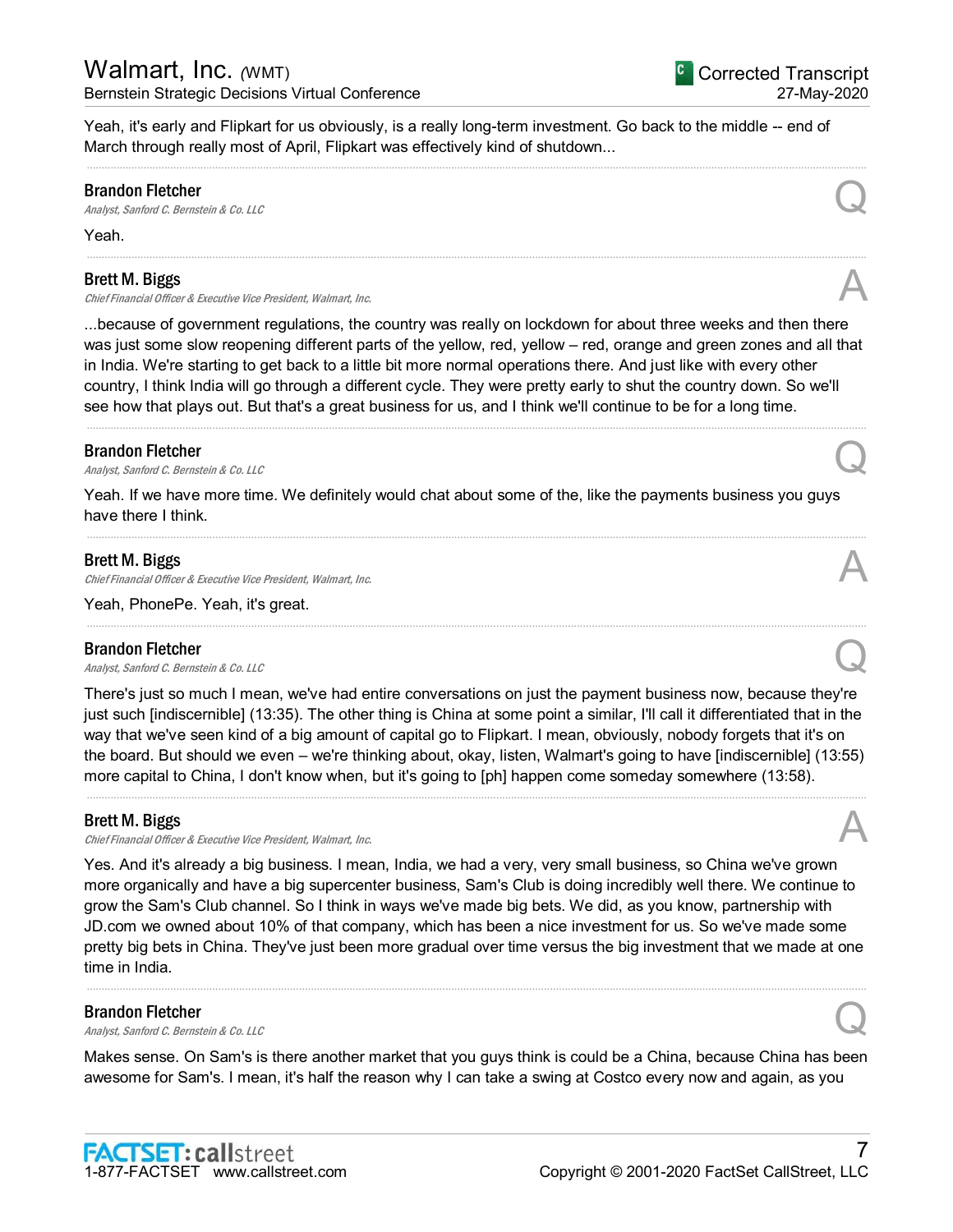guys did so well in China. But is there another market for Sam's that you feel is that way, I mean, Mexico has already been great...

.....................................................................................................................................................................................................................................................................

.....................................................................................................................................................................................................................................................................

.....................................................................................................................................................................................................................................................................

#### Brett M. Biggs

Chief Financial Officer & Executive Vice President, Walmart, Inc.

Yeah.

#### Brandon Fletcher

**Brandon Fletcher**<br>Analyst, Sanford C. Bernstein & Co. LLC Quarter  $\mathcal{Q}$ 

... [indiscernible] (14:55).

#### Brett M. Biggs

Chief Financial Officer & Executive Vice President, Walmart, Inc.

Yeah. I mean, what's worked in China is it, it appeals to middle, higher income, which is emerging quite a bit in China, and so it appeals to that income demographic. Mexico plays a little bit of a different role, but as you said, it's been a great format for us there, obviously, great format in the US. Adding different retail brick-and-mortar formats going forward, it's probably going to be less prevalent than we would have had in the past as a company just given where retail is going, you'll see more investment going into maintaining our existing fleet and growing our e-commerce business. But it's where we've got Sam's. It's fantastic.

.....................................................................................................................................................................................................................................................................

#### Brandon Fletcher

**Brandon Fletcher**<br>Analyst, Sanford C. Bernstein & Co. LLC Quantum Control Control Control Control Control Control Control Control Control Control Control Control Control Control Control Control Control Control Control Co

When I was thinking about that as you guys go internationally, one of the things that we found is how big city matters, so much differently in terms of how you serve that than anything else. And the US frankly, doesn't have that many bad cities, not really, not certainly by growth dimension, but most of the rest of the population, most of the rest of the world is densifying and at crazy levels [ph] relative, because experience (16:06). Does that lead to that notion that on top of the idea that there's a price assortment and service offering that can hit the right component, if you can take just enough convenience? Is there a sense that there is kind of an urban way of doing things and the suburban way of doing things and that maybe the global battle is more about better [indiscernible] (16:27)?

.....................................................................................................................................................................................................................................................................

#### Brett M. Biggs

Chief Financial Officer & Executive Vice President, Walmart, Inc.

I think there's certainly an element of truth to that, I mean the US is we have – I'd say we have big cities, they are different big cities, you have Dallas-Fort Worth which has probably 8 million people, but it's spread out of east to west almost 100 miles. It's very different than 8 million people in a city in Japan or in China just the way it's constructed. So even at Dallas-Fort Worth you get – there's an urban part of Dallas-Fort Worth, that is kind of a big suburban part of Dallas-Fort Worth, just to use as an example. And our formats work incredibly well in the US having now e-commerce where you can be – you can more easily deal with last mile in big cities. And then we're great, obviously, in suburban and more rural areas. It's going to be interesting I think how we definitely were seeing urbanization in the globe until the last eight weeks. It's going to be interesting coming out of this, how people – does that trend continue or...

.....................................................................................................................................................................................................................................................................

#### Brandon Fletcher

**Brandon Fletcher**<br>Analyst, Sanford C. Bernstein & Co. LLC Quarter of the Control of the Control of Brandyst, Sanford C. Bernstein & Co. LLC

Yes.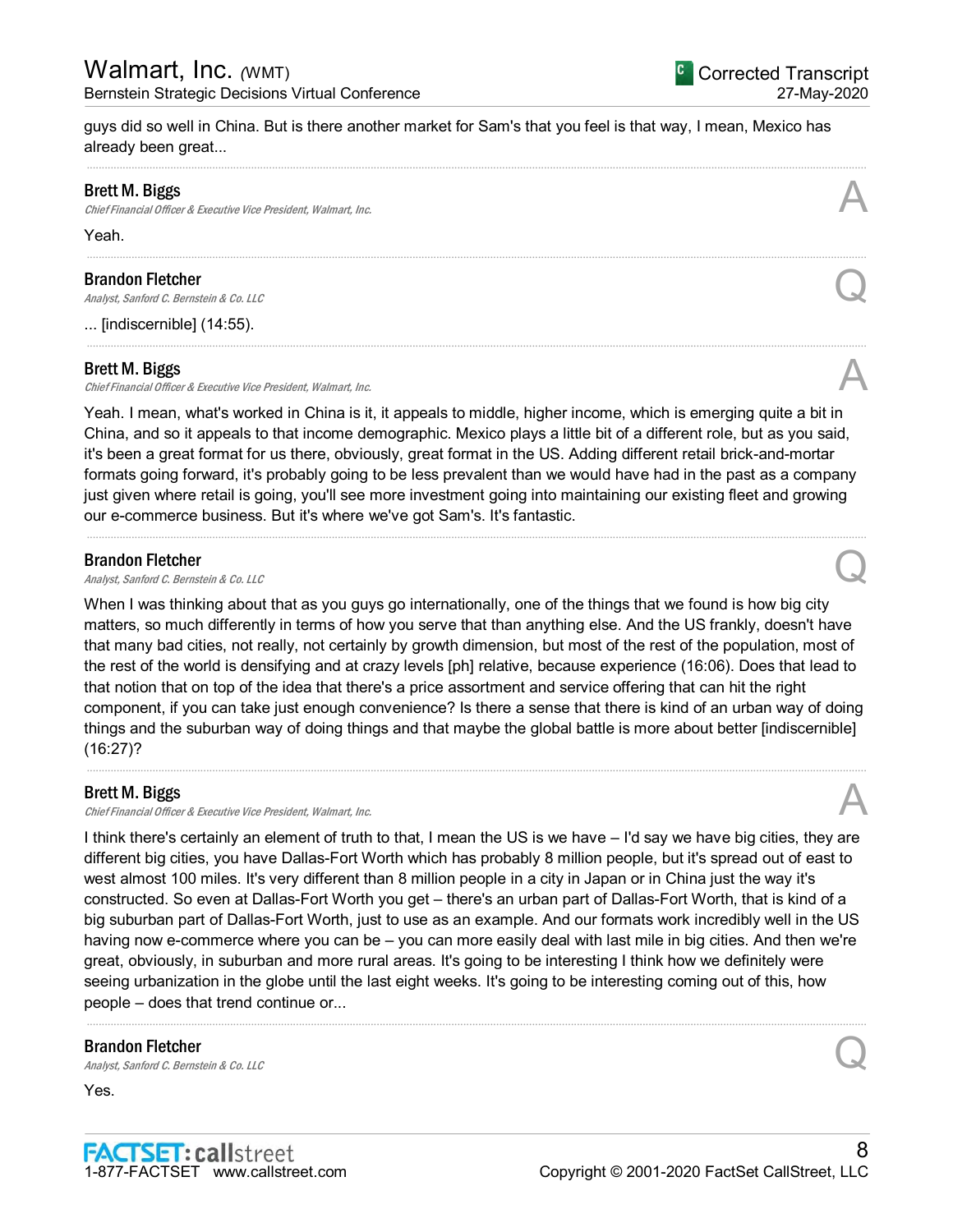Chief Financial Officer & Executive Vice President, Walmart, Inc.

...do this – or do we stay a little more suburban, rural than we were heading coming into COVID. But I think no matter how that trends, again, with what we've done in the e-commerce and the size of the e-commerce business we have and the stores, but the ability to pull that together in an omni-channel solution is something really globally no one's done. And we said...

.....................................................................................................................................................................................................................................................................

.....................................................................................................................................................................................................................................................................

#### Brandon Fletcher

**Brandon Fletcher**<br>Analyst, Sanford C. Bernstein & Co. LLC Quantum Control Control Control Control Control Control Control Control Control Control Control Control Control Control Control Control Control Control Control Co

Yeah.

#### Brett M. Biggs

Chief Financial Officer & Executive Vice President, Walmart, Inc.

Brandon, if we go back four or five years ago, we were saying we think omni, this is the way to go. And no one's really done this, so there's not a playbook, we're writing the playbook as we go.

.....................................................................................................................................................................................................................................................................

.....................................................................................................................................................................................................................................................................

#### Brandon Fletcher

**Brandon Fletcher**<br>Analyst, Sanford C. Bernstein & Co. LLC Quarter  $\mathcal{Q}$ 

Right.

#### Brett M. Biggs

Chief Financial Officer & Executive Vice President, Walmart, Inc.

Those investments have paid off a ton in the last 10 weeks. And trends are going to accelerate. Trends that were already happening coming into this COVID time period are going to accelerate and investments we've made in last four or five years are, I feel the right investments.

.....................................................................................................................................................................................................................................................................

.....................................................................................................................................................................................................................................................................

.....................................................................................................................................................................................................................................................................

#### Brandon Fletcher

**Brandon Fletcher**<br>Analyst, Sanford C. Bernstein & Co. LLC Quantum Control of the Second Control Control Control Control Control Control Control Control Control Control Control Control Control Control Control Control Cont

Yeah.

#### Brett M. Biggs

Chief Financial Officer & Executive Vice President, Walmart, Inc.

So I like our strategy going forward.

#### Brandon Fletcher

**Brandon Fletcher**<br>Analyst, Sanford C. Bernstein & Co. LLC Quantum Control Control Control Control Control Control Control Control Control Control Control Control Control Control Control Control Control Control Control Co

Yeah. I think that's pretty clear. When we think about that kind of longer run strategy, if we think about threats maybe to that what seems to be a pretty good path to success over the next five years, that's an open space. Let me just suggest one for us which is do we think that the EDLC, EDLP loop is still working, because e-commerce seems to take so much capital, right? And I know some of this just observability, right? You're pushing the capital, you've got to wait for the utilization curve in order for that EDLC, EDLP thing to work. But with stores, the unit economics were just so incredible, that you'd be like, oh, great. These are awesome. [indiscernible] (19:10) store in McAlester, Oklahoma, nobody is ever going to do that again. And so with [ph] DC you're going to be like (19:15), man, there's a lot of money in the ground. And so that's -- my worry is does that loop still work, but there may be another threat that I'm not seeing, but you guys worried about a little bit more?

.....................................................................................................................................................................................................................................................................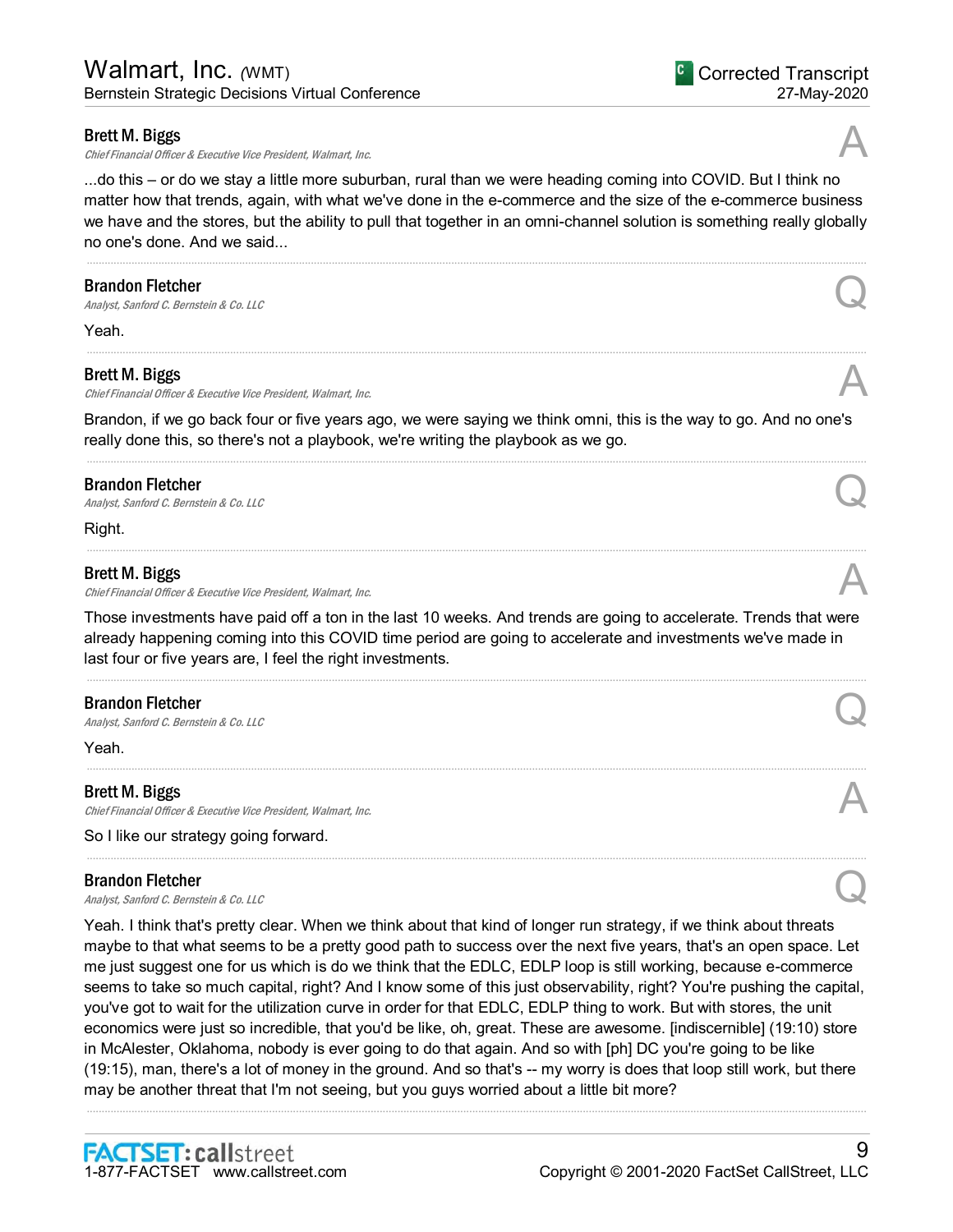Chief Financial Officer & Executive Vice President, Walmart, Inc.

No. I think you described that pretty well. Capital is really different, if you go back to 2013, 2014, 2015, more than half of our capital was new stores. This year, it'll be less than 20% and most of that's in Mexico and China. So it's the use of capital has changed a lot. It's getting your associates more efficient and the tools that we're giving them, making it easier for customers in the stores, making them more enjoyable in the stores, that's now where the capital is going. And I think that will continue, technology of course that will continue for a while.

But I think for me the biggest risk for us and I usually answer this question this way is just speed. How quickly can we get -- there's no end necessarily to this strategy, to this omni strategy, but how quickly do we get to where not some of the time or most of the time, but all of the time that we are top of mind with customers across the United States, and across the markets that we're in. We're really, really high on that list. With [ph] a lot of (20:37) customers, we are number one. We want to be number one with all consumers.

.....................................................................................................................................................................................................................................................................

.....................................................................................................................................................................................................................................................................

#### Brett M. Biggs

**Brett M. Biggs**<br>Chief Financial Officer & Executive Vice President, Walmart, Inc. And Alta Chief Financial Officer & Executive Vice President, Walmart, Inc.

Right.

#### Brett M. Biggs

Chief Financial Officer & Executive Vice President, Walmart, Inc.

And I think speed and moving rapidly toward that whether it's getting the brands that we want in stores and online, we made great progress through that. Getting the capacity on our fulfillment centers and distribution centers that we want, again, we've made great progress toward that. And balancing all that out with the returns and the financial results that shareholders expect. And I think we've done a pretty good job at that, that's what we're trying to do. But I think if you asked Doug the same question, he would probably give you the same answer, it's just, we just have to keep moving really quickly to solve problems.

.....................................................................................................................................................................................................................................................................

#### Brandon Fletcher

**Brandon Fletcher**<br>Analyst, Sanford C. Bernstein & Co. LLC Quantum Control of the Second Control of Brandyst, Sanford C. Bernstein & Co. LLC

Yeah I think I think that makes a lot of sense. And I will say, from a perspective of that, it's been amazing how much evolution has happened. But if I go back to my own experience in that getting everybody to get onboard with the omni-channel process, it was a while, right? It was a while, because if I go back 2005, 2006 their strategy components were working on that, we're anticipating this universe. Probably too early, of course, to anticipate universe, but it did take a while where they're going. Now, as you guys, Doug did and as you guys accomplished, it's been incredible speed in the last couple of years, right? And that's I think made up a lot of the gap. I think that's probably the right identification of the issue.

.....................................................................................................................................................................................................................................................................

#### Brett M. Biggs

Chief Financial Officer & Executive Vice President, Walmart, Inc.

Yeah. It's interesting, we were I mean, to your point, we were slower than we should have been on e-commerce and on realizing that, there were a year, I remember talking to investors, if you go back five years, six years, seven years ago. And when I would say the supercenters are going to be an asset. We've got strange looks and supercenters are a big asset for us. And it will – the supercenter will change, it'll evolve. But having that space that close to customers it's just going to be a big part of what we do. I've gone back and asked executives from the past about the time when we went into groceries,

.....................................................................................................................................................................................................................................................................



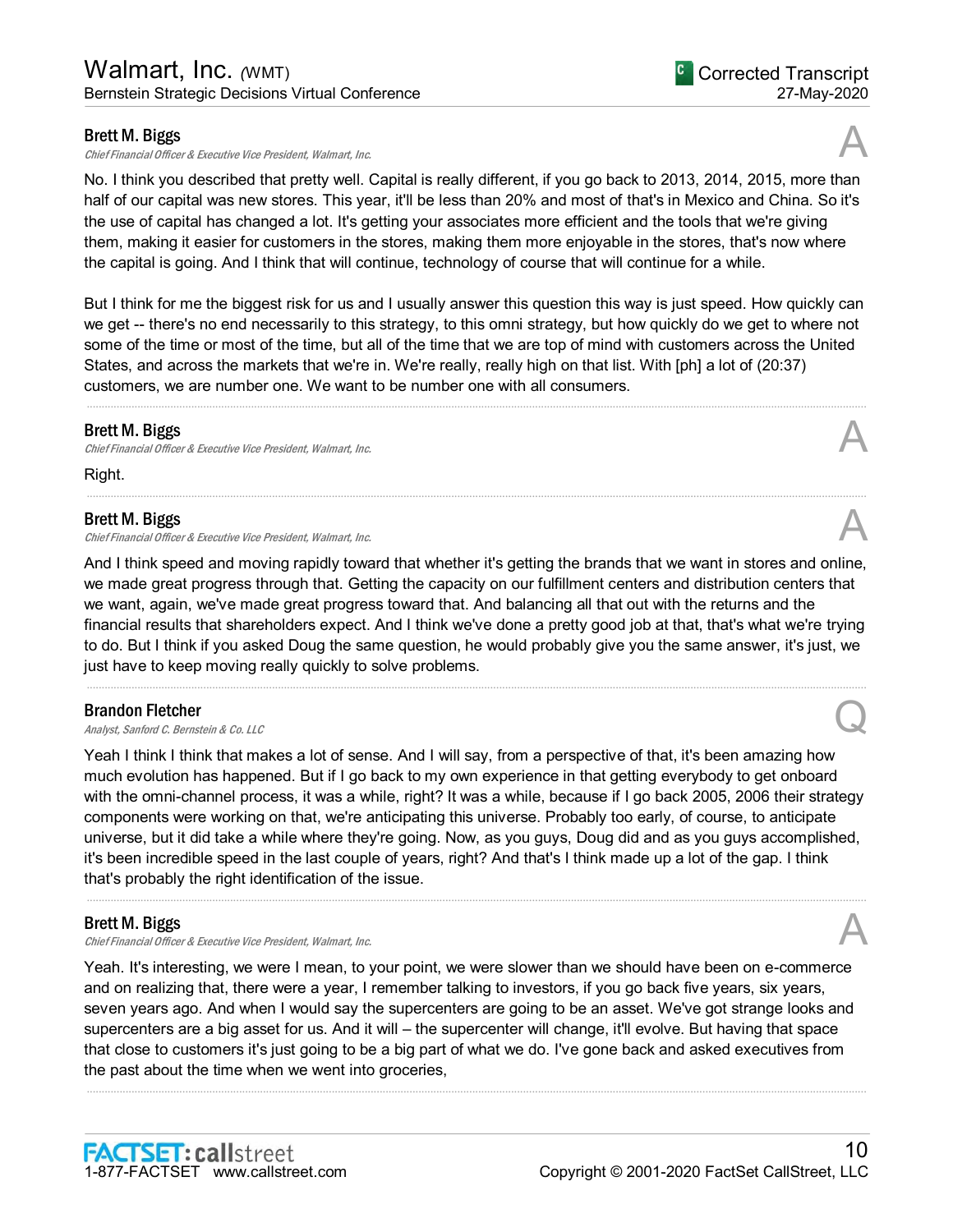#### Brandon Fletcher

**Brandon Fletcher**<br>Analyst, Sanford C. Bernstein & Co. LLC Quantum Control Control Control Control Control Control Control Control Control Control Control Control Control Control Control Control Control Control Control Co

Right.

#### Brett M. Biggs

Chief Financial Officer & Executive Vice President, Walmart, Inc.

And a lot of the things that you hear are the same things that we went through in the last several years around stores and e-commerce that, back then, groceries they weren't fighting general merchandise, it was complementary. And our e-commerce and stores were complementary as well. We have to remember that.

.....................................................................................................................................................................................................................................................................

#### Brett M. Biggs

Chief Financial Officer & Executive Vice President, Walmart, Inc.

Right. Yeah, I know Division 1 and Division 27 you used to [ph] field (23:07) quite a heck of a football team, and the same thing happened [indiscernible] (23:11) I remember how many times my favorite way to figure out where that the wind was blowing was whether or not the pickup for online was in the front of the store or back of the store, right? Am I going to force you to walk through the store, because the store is the business. And I want to make it work [indiscernible] (23:24). And again, [indiscernible] (23:30). The other one that I think has caused people to doubt a little bit maybe it's something EDLC, EDLP move, but just headwinds, it's just wage increases. So hats off to you guys for making the right moves to help everyone doing this incredible work with extra risk, i.e., get a little bit more. One of the things though that I think people are thinking about is arguably and this is a little bit more my personal view. I think you could say that the value for [ph] work society has given to (23:58), but if we realize are central worker society function has been a little bit arbitrarily low for maybe too long. I'm not smart enough to know the way that you do that without disrupting the function of the capital system, but we understand there might be some version of a living wage question. How do you guys think about that even though I think you guys led that charge to get wages back up, maybe it still isn't high enough. And kind of a sense of where your guy's head is on in terms of potential that maybe long run pressures of income and equality just are going to push wages higher?

## Brett M. Biggs

Chief Financial Officer & Executive Vice President, Walmart, Inc.

Yeah. I mean, I want to start answering that question with you started there with our associates which. It's hard to even find the right word. .....................................................................................................................................................................................................................................................................

.....................................................................................................................................................................................................................................................................

.....................................................................................................................................................................................................................................................................

## Brandon Fletcher

**Brandon Fletcher**<br>Analyst, Sanford C. Bernstein & Co. LLC Quantum Control of the Second Control of Brandyst, Sanford C. Bernstein & Co. LLC

Yeah.

#### Brett M. Biggs

Chief Financial Officer & Executive Vice President, Walmart, Inc.

What I've seen, when I've gone into stores with the work our associates are performing, the attitudes that they have, I think so many of them feel like, and they rightly should. And they're serving their communities, they're helping people keep moving in this difficult time and that's exactly what they're doing. And so what they've done is amazing and deciding to do the one-time bonuses, the two rounds of one-time bonuses in the US. We've done other things internationally [indiscernible] (25:21) bonus in the first quarter was, that's an easy decision. It just it felt really, really good to do that and to honor them. Wages is a – it's a lot of things that go into determining what wages should be, the markets you're in and work that's been performed. As you mentioned, going back to 2015,





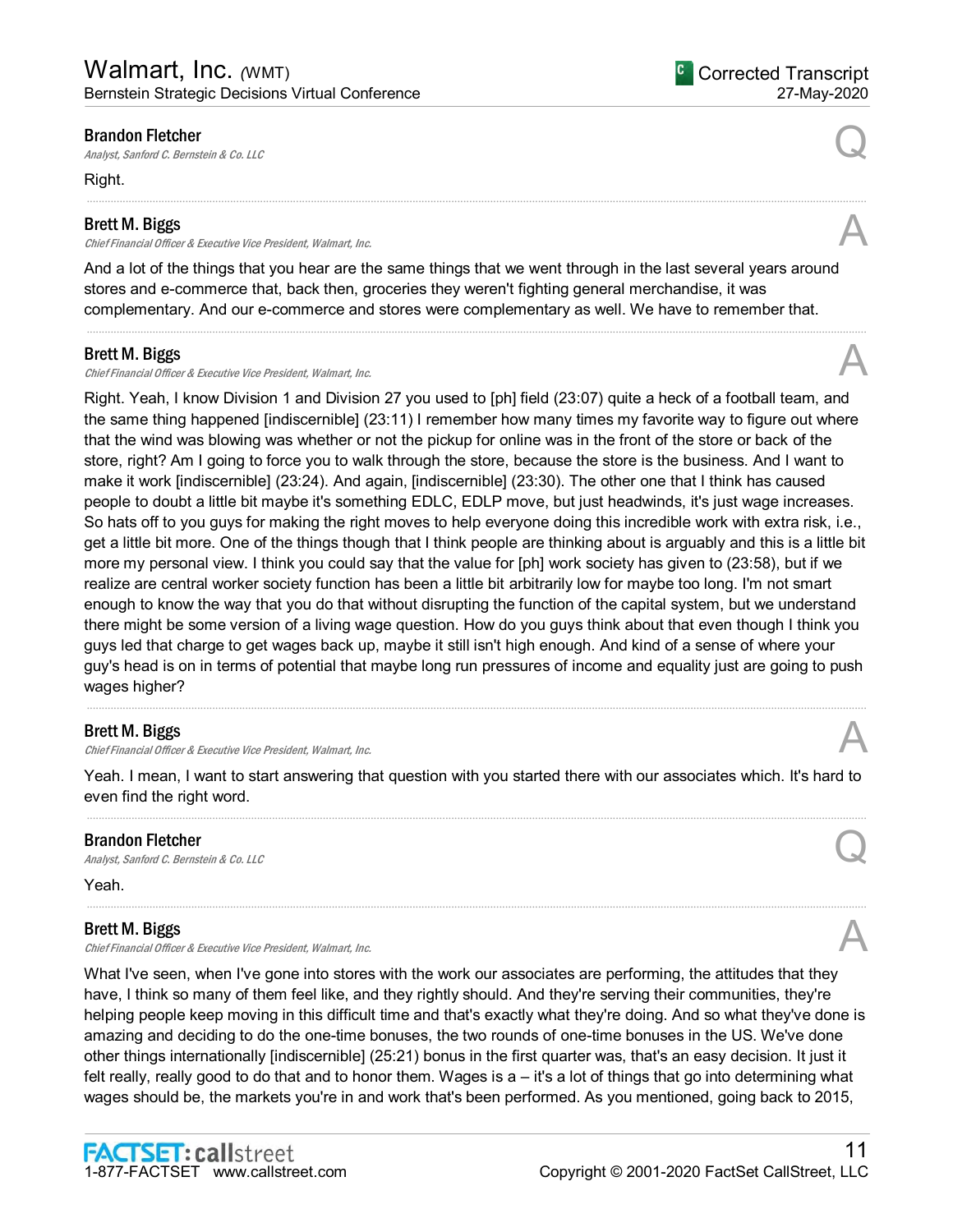we raised wages from in the \$7s is a facility starting rate, \$9 of – sorry \$9 is facility starting rate, we were \$7-ish in minimum wage and then went up to \$11 over the last couple of years.

Definitely the right thing to do for associates and there's different cost of living in different parts of the country, so it's hard to look at with one basket. We've got to be competitive in markets or people won't work for you. And so we've got to make sure that we're paying a competitive wage in each market that we're in. And over time we'll just have to continue to evolve again with where the market goes and what we're doing as a company. All of that goes into that wage discussion, but we're being very strategic about it. As we get places in the country where wages are increasing, is getting more competitive, certainly we're addressing those things to ensure that we can get the associates that we need into the stores and be able to keep them as well.

.....................................................................................................................................................................................................................................................................

#### Brandon Fletcher

# **Brandon Fletcher**<br>Analyst, Sanford C. Bernstein & Co. LLC Quarter of the Control of the Control of the Control Control of the Control of the Control of the Control of the Control of the Control of the Control of the Cont

Yeah. There's been a lot about this, if the unemployment program was richer than wages in some markets, if the states had relatively generous unemployment benefits that people won't come back to work. Where are you guys on that as a component? I mean, you hired a lot of people, other large players have hired a lot of people, I assume you've been able to meet the demand because you see people in stores and you see them adding all protection measures and making sure they are [ph] guarding (27:26) people coming in line, et cetera. So I assume that hasn't been the barrier yet that [indiscernible] (27:30) point that you can't align labor at the right – at a fair wage.

[indiscernible] (27:35)

#### Brett M. Biggs

Chief Financial Officer & Executive Vice President, Walmart, Inc.

Yeah. I read the same thing as you do, I mean, about that dynamic and so that will play itself out how it ends up playing itself out, but clearly, I mean, we hired more than 250,000 people just in a matter of weeks in fulfillment centers and stores and distribution centers and I think for the most part, people want to work, they want to contribute and I think in a time like this, people want to be a part of the solution to what's going on in the world and I think they feel a sense of that. So that's my take on it.

.....................................................................................................................................................................................................................................................................

.....................................................................................................................................................................................................................................................................

#### Brandon Fletcher

**Brandon Fletcher**<br>Analyst, Sanford C. Bernstein & Co. LLC Quantum Control of the Second Control of Brandyst, Sanford C. Bernstein & Co. LLC

That makes a lot of sense. I have a couple of more that I want to run through, but I just want to remind everybody that on pigeonhole we do have questions and we have several in there that can be seen, just submit and vote for those so that I can share some of those with Brett. One of the other things is tariff, so we kind of thought that risk was gone. Rhetoric's gotten scarier frankly and I think we've started putting back on the table. We certainly had seen some of the move out of China underway for the retail industry broadly. I know that long time ago we had advocated being less exposed to China on a resource base and that's why you guys have dozens of offices around the world, Target does and everybody else does too. But how does – how do you guys balance as other global companies must the sense of kind of a home country bias, but also caring very much about servicing and being a part of the Chinese [indiscernible] (29:01)? Is that hard or is it still fine, is it still just kind of like, okay, there's some fighting happening in between Washington and Beijing, but we can stay centered, just would love any color on that.

.....................................................................................................................................................................................................................................................................

#### Brett M. Biggs

Chief Financial Officer & Executive Vice President, Walmart, Inc.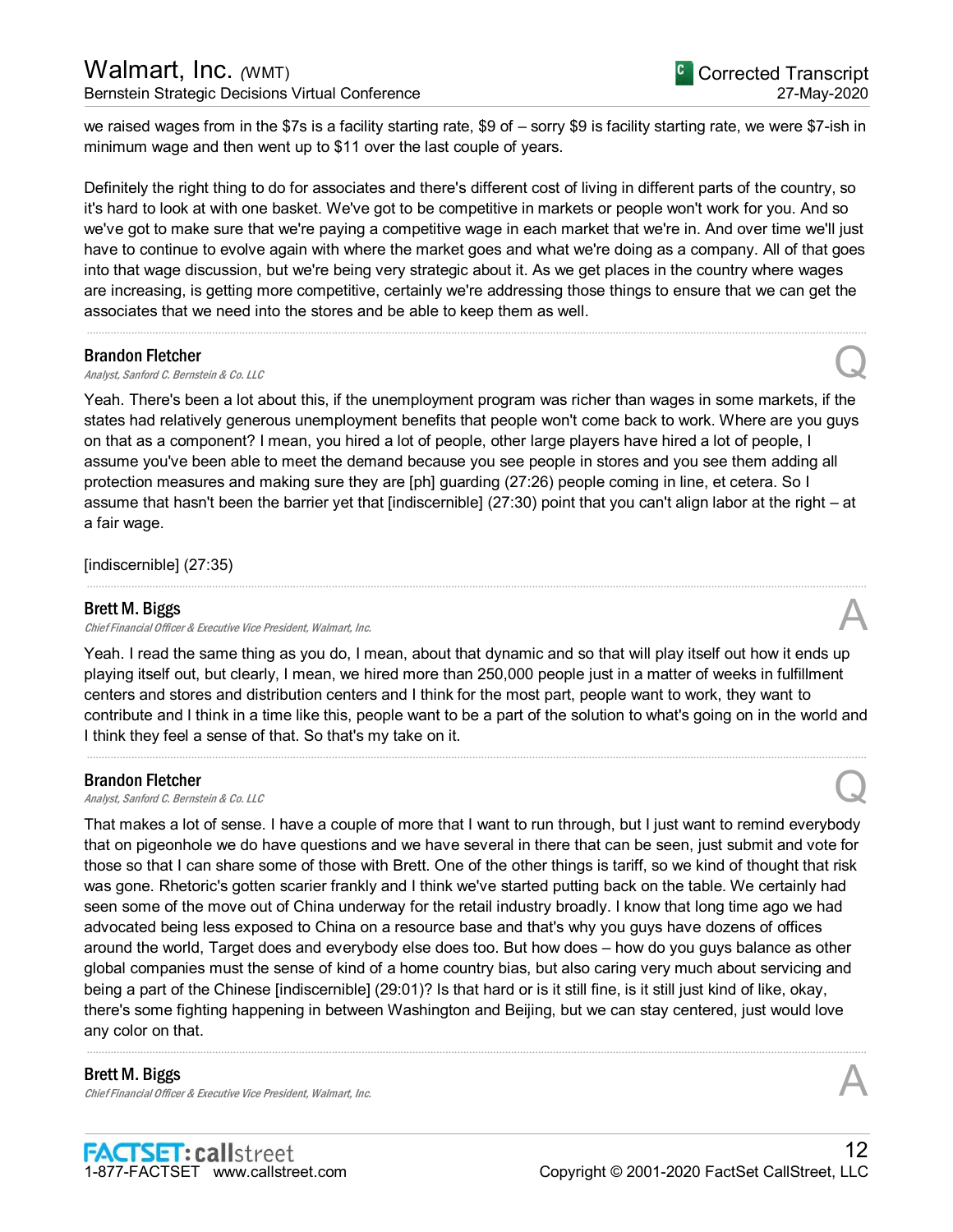## Walmart, Inc. *(WMT)*

Bernstein Strategic Decisions Virtual Conference

Yeah. I mean, we've talked about it before. I mean, even in the US, still most, I mean, a large majority of our goods are purchased here, and then once you get to the smaller part that's not purchased here, there is a part of that obviously it's in China and they're a big trading partner for the country as well as for Walmart. It takes a long time for supply chains to move because you just got to have the manufacturing base and the labor base in the country to make that happen. 18 months ago seemed like all we were talking about was tariffs. And so I think as those discussions started taking place 18 months ago, a lot of companies started looking for different places to source and I'm sure some of that has continued over the last several months.

Our merchants are – they're so good at what they do and they're such – you got to look at price and assortment, where it's coming from and costs and all the things that they look at with our suppliers and they're just – they're graded dealing with that and even as we went through List 1, List 2, List 3 with the tariffs over that period of time, they managed it in a way that was pretty seamless for our customers which is the main thing that we want to do. And so we're just going to – we'll continue to work our way through that whatever it ends up being just like we always have.

.....................................................................................................................................................................................................................................................................

#### Brandon Fletcher

**Brandon Fletcher**<br>Analyst, Sanford C. Bernstein & Co. LLC Quantum Control Control Control Control Control Control Control Control Control Control Control Control Control Control Control Control Control Control Control Co

Yeah. You know one of the things that's come up as a kind of a subversion of that is that we've heard from some retailers that they've had a harder time getting a hold at PPE or hand sanitizer or other components because the dependency on the Chinese supply chain for a lot of that, for good historical reasons, because it was that, I'll call it. semi-complex manufacturing, right, it wasn't super simple injection plastic molding, but it wasn't also kind of a higher order Japan or Germany manufacturer. Has that happened for you guys or have you guys been able – I mean it looks like you get a hold if you need to get a hold of, but have you had that like you had to go someplace different because China couldn't do it anymore because the demand was – the availability of supply wasn't there.

.....................................................................................................................................................................................................................................................................

## Brett M. Biggs

Chief Financial Officer & Executive Vice President, Walmart, Inc.

Yeah, our team, what we call, our asset protection teams as well as our executive teams, strictly on Walmart US were really early on ensuring that we had what we needed and we're starting to get what we needed for PPE, for mask, for plexiglass and all things that we had. They were early in to trying to secure that for the company. So nothing right now goes without challenge, but I think we were pretty successful in getting what we needed for associates, for customers.

.....................................................................................................................................................................................................................................................................

## Brandon Fletcher

**Brandon Fletcher**<br>Analyst, Sanford C. Bernstein & Co. LLC Quantum Control Control Control Control Control Control Control Control Control Control Control Control Control Control Control Control Control Control Control Co

Yeah. No, it's remarkable. And you can just see who moved earlier and our simple test is we take someone's hand sanitizer and we see essentially as actually hand sanitizer whereas it is just some ethanol that smells like someone who is drinking too much on the weekend, right? And you can just see like two stores on time and...

.....................................................................................................................................................................................................................................................................

.....................................................................................................................................................................................................................................................................

[indiscernible] (32:11)

## Brett M. Biggs

Chief Financial Officer & Executive Vice President, Walmart, Inc.

I didn't know you were doing that research.

Brandon Fletcher **Brandon Fletcher**<br>Analyst, Sanford C. Bernstein & Co. LLC Quarter  $\mathcal{Q}$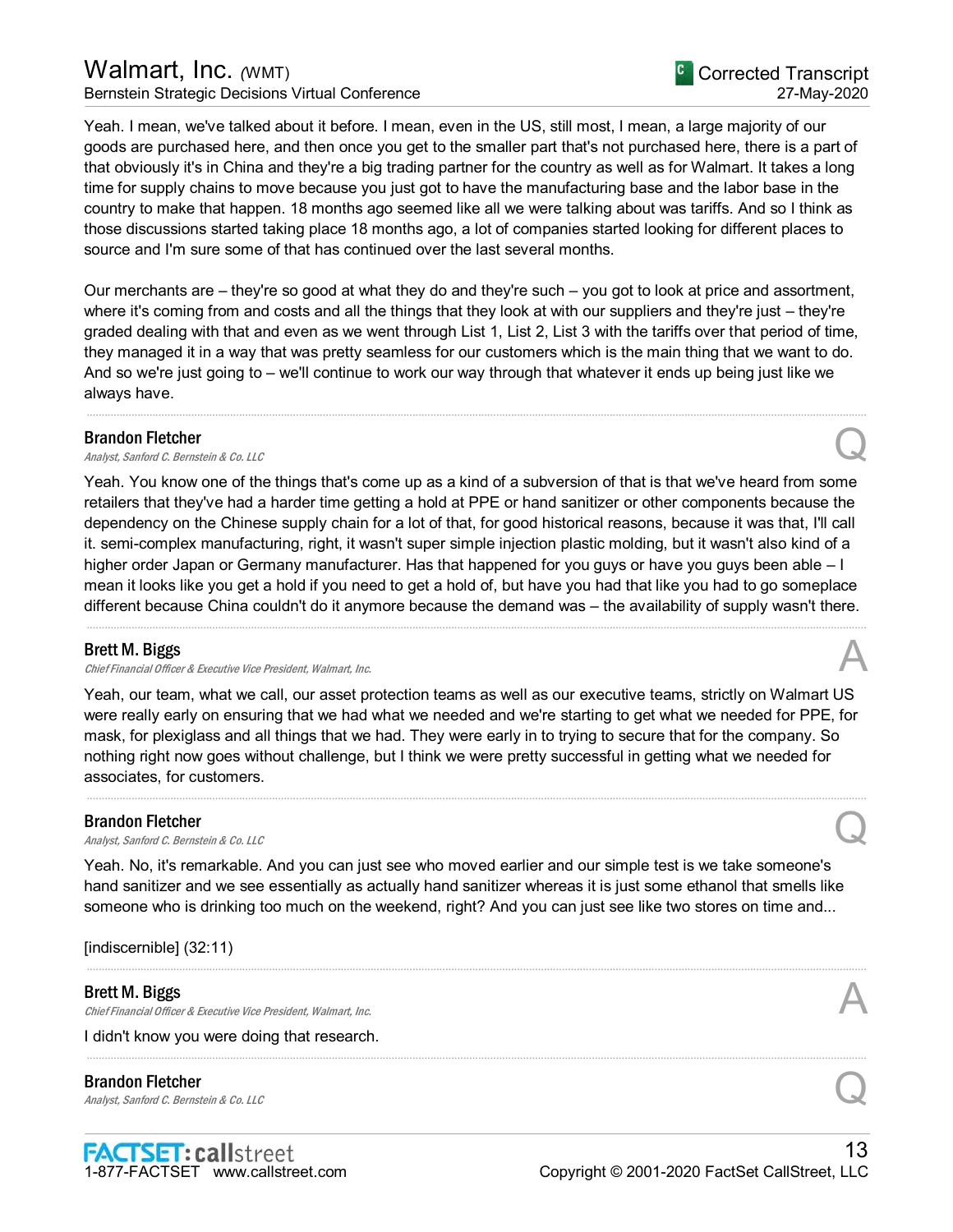## Walmart, Inc. *(WMT)* Bernstein Strategic Decisions Virtual Conference

We've spent a lot of time looking at PPE without the [ph] whisky drink (32:19). But I'll tell you why this reopening component and think about what we've heard from Target yesterday from Brian Cornell, we want to be the safest store in South America. It's becoming arguably – this is a little dramatic, but PPE or safety is kind of like a human right, right, and so that notion of going what is sufficient in order for people to want to shop again and so there's a whole set of folks who didn't go through the essential transition you guys [indiscernible] (32:44) have to do it, and so all of those dynamics become quite remarkable.

.....................................................................................................................................................................................................................................................................

#### Brett M. Biggs

Chief Financial Officer & Executive Vice President, Walmart, Inc.

Yeah, we were pretty early to meet our customers into the stores. The evolution of mass and just the advice we and others were getting from various agencies went through its evolution and we're – obviously we're following everything we need to in the States, but trying to stay ahead of that and just knowing what makes customers and associates feel safe that's really important. And to your point, I think it's going to continue to be important for a while. Who knows how long, but if the customers and associates don't feel safe in your stores, they're going to find somewhere else to go and we want to make sure people feel safe.

.....................................................................................................................................................................................................................................................................

#### Brandon Fletcher

**Brandon Fletcher**<br>Analyst, Sanford C. Bernstein & Co. LLC Quantum Control of the Second Control of Brandyst, Sanford C. Bernstein & Co. LLC

Yeah. I don't want to go too far down the tangent, but just because it was my job a long time ago to write the SARS 1.0 defense plan, which had a whole set of operational things, which actually kind of look like [indiscernible] (33:45) relatively prior to that. One of the other components was there was a dynamic of, if you actually had to have, I'll call it, a clean part of the store and a dirty part of the store. So you might receive and that's the dirty part of the store and you would treat staff either with hydrogen peroxide or ozone and [indiscernible] (34:00). Have you guys had a place where – was there a sense or has there been a notion that maybe there's even a – there is more evolution to happen in the way that the stores run, even though today is really good that maybe this isn't the final way to make the system as safe as can be.

.....................................................................................................................................................................................................................................................................

#### Brett M. Biggs

Chief Financial Officer & Executive Vice President, Walmart, Inc.

Oh, yeah. We're learning things every day. This – again, there's no playbook for this. I mean there were SARS and ...

.....................................................................................................................................................................................................................................................................

.....................................................................................................................................................................................................................................................................

.....................................................................................................................................................................................................................................................................

.....................................................................................................................................................................................................................................................................

[indiscernible] (34:29)

#### Brandon Fletcher

**Brandon Fletcher**<br>Analyst, Sanford C. Bernstein & Co. LLC Quantum Control of the Second Control of Brandyst, Sanford C. Bernstein & Co. LLC

... wasn't right.

Brett M. Biggs Chief Financial Officer & Executive Vice President, Walmart, Inc.

What's that?

Brandon Fletcher **Brandon Fletcher**<br>Analyst, Sanford C. Bernstein & Co. LLC Quantum Control Control Control Control Control Control Control Control Control Control Control Control Control Control Control Control Control Control Control Co

I wrote to you one, but it wasn't quite right.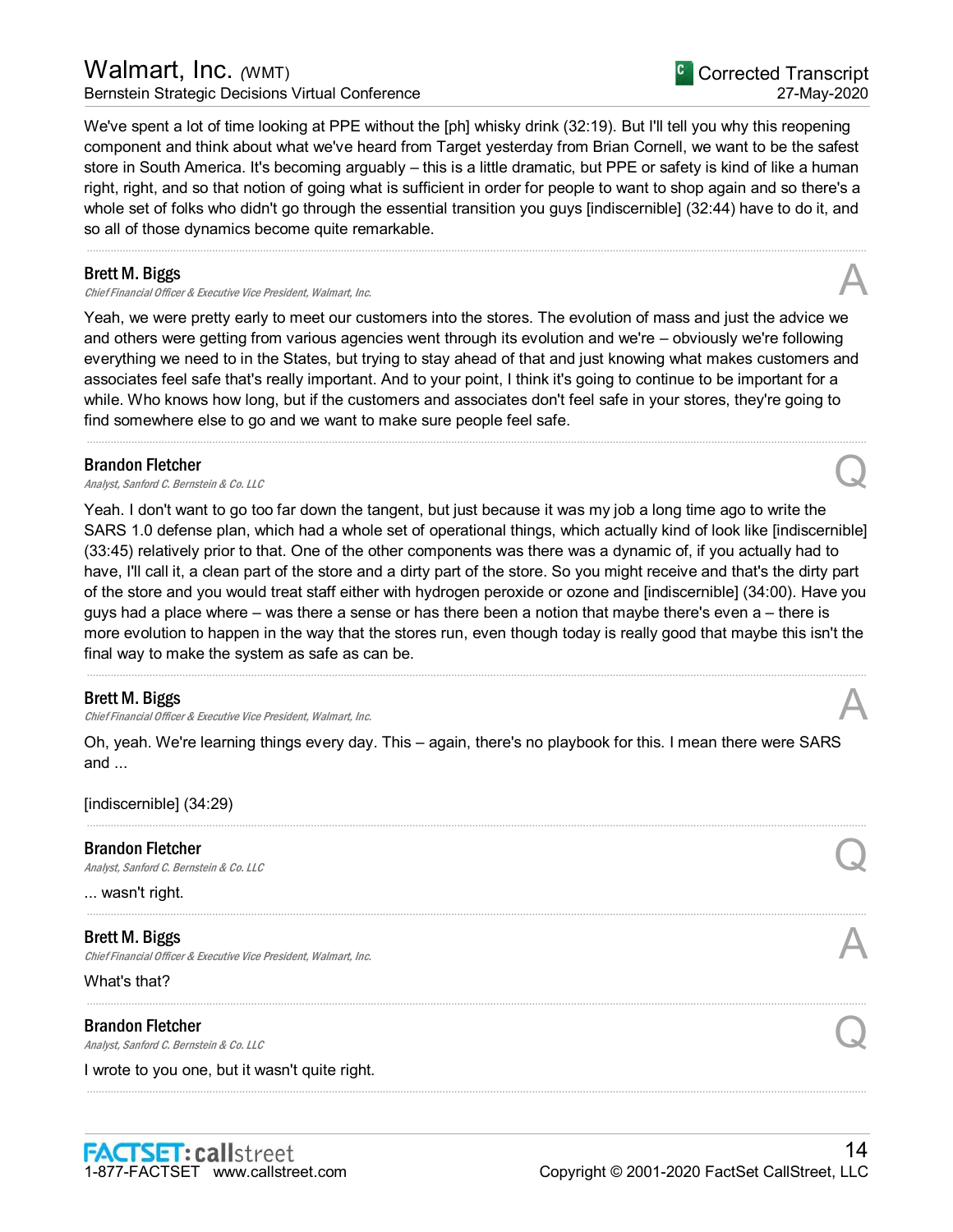Chief Financial Officer & Executive Vice President, Walmart, Inc.

Yeah, there's no playbook for this one. So we're learning as we go. And like we do, we'll respond to customer what the customer wants, what we need to do, what's the right thing to do, what our associates want. It's got to be all of that coming together to help us write that playbook.

.....................................................................................................................................................................................................................................................................

#### Brandon Fletcher

**Brandon Fletcher**<br>Analyst, Sanford C. Bernstein & Co. LLC Quarter  $\mathcal{Q}$ 

Yeah. That's right. And to be fair what's fascinating about this one is because its highly infectious, still terrifyingly high fatality rate, but lower than what people were imagining, right? At the time the notion to what SARS 1.0 or Ebola was, was essentially super high mortality, but slower infection. And so this – you are right – this was not contemplated well, but by probably a handful of people in epidemiology. Private label has been awesome. You mentioned it before. Mostly when other companies do this, they do it for margin enhancement. You guys have a different, a complex role, it doesn't mean that there is a good margin [indiscernible] (35:34) there is, but sometimes as people [indiscernible] (35:37) you have to do that to [ph] defend all the year (35:38), you have to do that to be – have an opening price point that keeps your lower income customer engaged. How do you guys think about the private label [ph] role in there? (35:47)

.....................................................................................................................................................................................................................................................................

#### Brett M. Biggs

Chief Financial Officer & Executive Vice President, Walmart, Inc.

Yeah. It's evolved a lot over the last several years and we've put a lot of resources, a lot of people against it. And when I used to go early in my career to the UK and I'd see 50% private label in a lot of place in Europe, I never thought the US would ever get anything close to that because growing up as a kid, I remember private label being generic, it was not a good product, and like the US will never do this. Now, I still don't think as a country we get to 50%. I think this is a still a very brand focused customer in the US, but it's more prevalent than I would have thought even 10 years ago and Aldi and Lidl have done a really nice job with that. The lessons we learned in the UK in particular is you don't compete with an opening price point quality. You've got to compete with a mid-tier quality on private label. But we've taken that [ph] fast food (36:47) a great value as one of the biggest brands in the world, not just for us in general. And then, we've taken that – we've gone from [ph] 21, I think, it was 21 private label to Sam's Club basically to 1 (36:58). We've evolved on the general merchandise side with mainstay and other things that we're doing on that side of the business. So it creates loyalty as well with customers. There is that margin mix and that's important. But it creates a loyalty with customers that we're seeing. And it's just another – it's kind of another arrow in the quiver of how you address customer need.

#### Brandon Fletcher

**Brandon Fletcher**<br>Analyst, Sanford C. Bernstein & Co. LLC Quantum Control of the Second Control of Brandyst, Sanford C. Bernstein & Co. LLC

Yeah, I think that's right. And we think you guys hit the quality point really well on private label and we've even seen those variations where you'll do – you'll have a ecofriendly private label, you'll have a true opening price point that kind of look like the old one and then you'll have what we think of as an [ph] Aldi killer (37:44) like, yeah, that's really good. It's got the right quality spec, the right component...

.....................................................................................................................................................................................................................................................................

.....................................................................................................................................................................................................................................................................

.....................................................................................................................................................................................................................................................................

#### Brett M. Biggs

Chief Financial Officer & Executive Vice President, Walmart, Inc.

Some of the things we're doing with market side and just really, really good product.



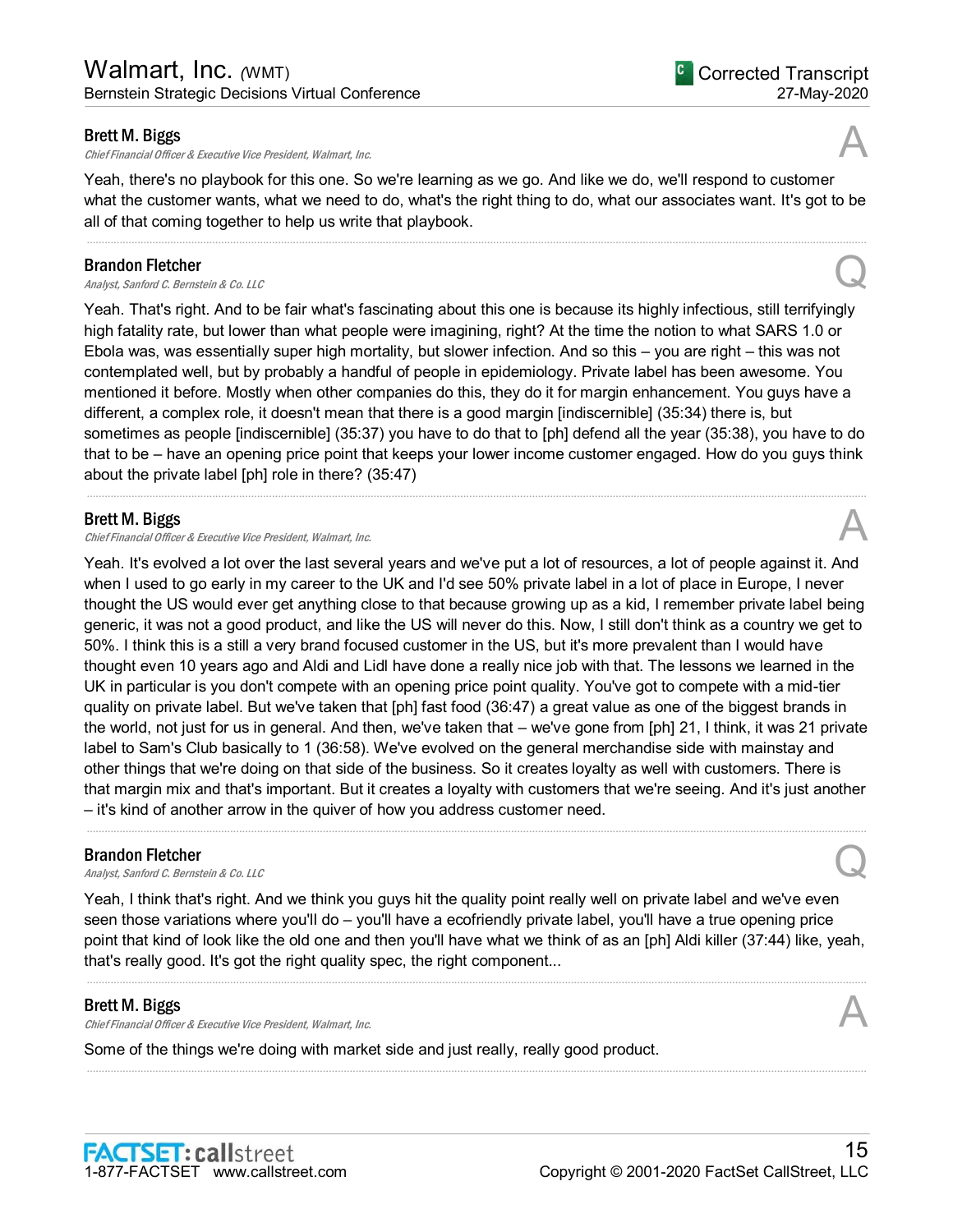Chief Financial Officer & Executive Vice President, Walmart, Inc.

Yeah. That's exactly there and one of the things that we always [indiscernible] (37:56) Kroger had done a very good job with private label and they have that same aspiration which is, we almost are proud to have bought it and be like, listen, I'm going to convince you, try the Kroger traditions pizza sausage, et cetera and I think you guys are getting at that point.

Just two more quickly and then I'll go to some audience things. I'm curious about the sale of Vudu and I'm not after any commentary you guys haven't made from there. But one of the things that is a criticism we sometimes hear is that technology comes inside of Walmart, has a harder time getting [indiscernible] (38:27) kind of going someplace else and that's not a perfect example [indiscernible] (38:32) because the whole business move from where the original Vudu business case was, but I do kind of [indiscernible] (38:38) question of, do you think that Walmart's made moves to where entrepreneurs can really come and start showing their vision inside of Walmart as opposed to it's a place they would make me nervous about taking their baby and helping it use the scale? .....................................................................................................................................................................................................................................................................

#### Brett M. Biggs

Chief Financial Officer & Executive Vice President, Walmart, Inc.

Yeah, a lot of times which you'll see we make an acquisition is it – it really just integrates into Walmart and there are times where you have the technology that's – technology or brand that you buy and Bonobos will be an example where Bonobos is basically still Bonobos today and there's places where you acquire something like a shoes.com that really brought all that assortment on to Walmart.com and it makes sense to integrate what we've done with those two businesses. Things that we've done in store number 8 delivering to the home delivery into the fridge is the early testing and early – not testing, the early pilots we've been doing there came from here.

.....................................................................................................................................................................................................................................................................

.....................................................................................................................................................................................................................................................................

#### Brandon Fletcher

**Brandon Fletcher**<br>Analyst, Sanford C. Bernstein & Co. LLC Quarter  $\mathcal{Q}$ 

Right.

#### Brett M. Biggs

Chief Financial Officer & Executive Vice President, Walmart, Inc.

That was some folks we brought into the company and so that's evolved and flourished. We do need things that we can do at scale, that's important for the company. There's only so many smaller things you can do, you really need to be able to scale things up to make sense. When I look at what we've done with store number 8, some of the technology you're seeing with Scan and Go that have worked in [indiscernible] (40:04) at Walmart US is just – it's a different use inside of Walmart US. It's really exciting what we've done and I think this is a place that if you're a technologist and now with Suresh as our CTO – our new CTO, your products and your ideas can flourish here and actually you can scale them in a way that maybe you can't do it in your own.

.....................................................................................................................................................................................................................................................................

#### Brandon Fletcher

**Brandon Fletcher**<br>Analyst, Sanford C. Bernstein & Co. LLC Quantum Control Control Control Control Control Control Control Control Control Control Control Control Control Control Control Control Control Control Control Co

Yeah. Yeah. I think that's right. A couple of quick ones which is why I'm looking off to the left. So first is, could you please talk about the entry of Facebook into the Indian retail market through an investment in Reliance Industries? Game changer or just everybody is going to show up there one day?

.....................................................................................................................................................................................................................................................................

## Brett M. Biggs

Chief Financial Officer & Executive Vice President, Walmart, Inc.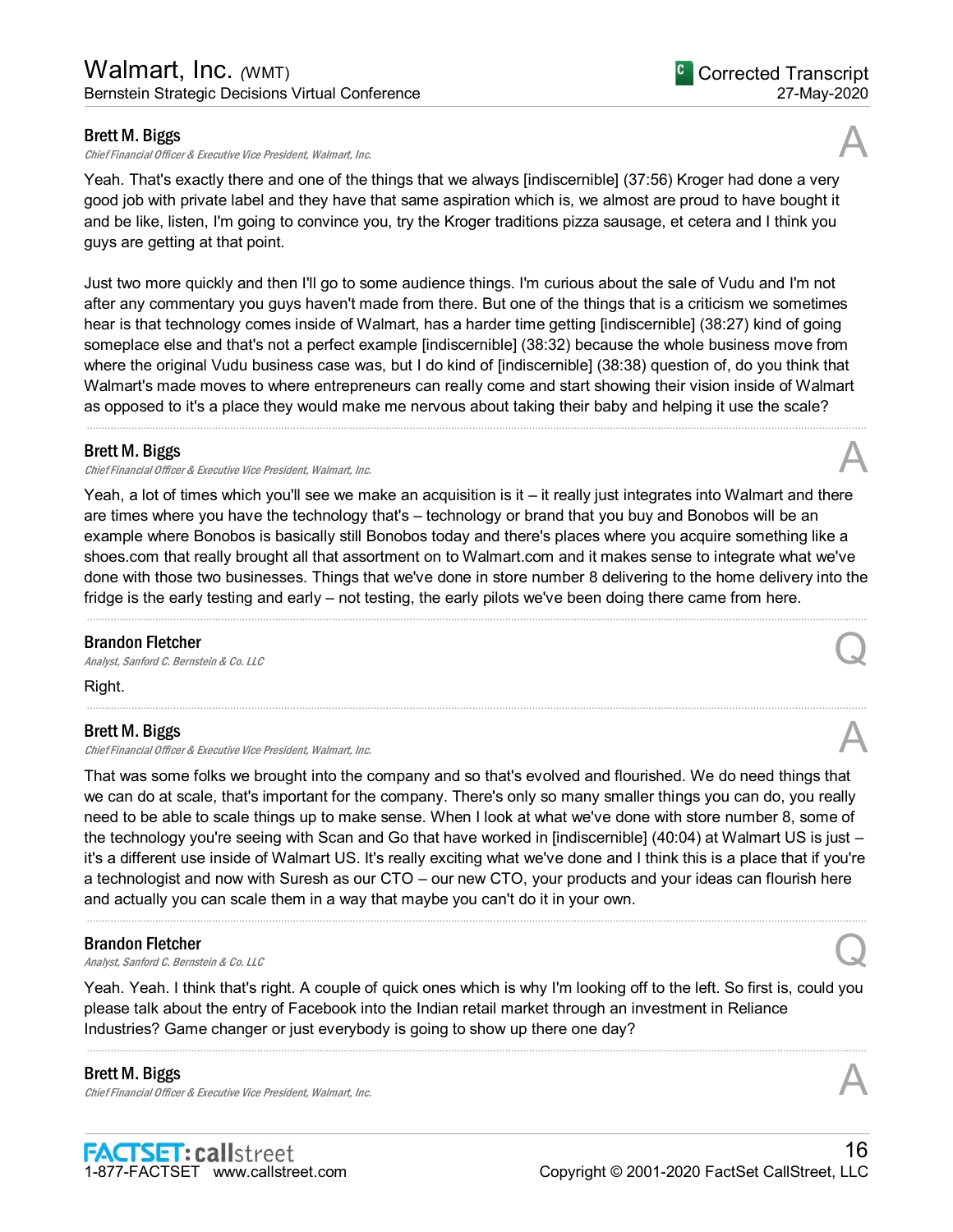## Walmart, Inc. *(*WMT) Bernstein Strategic Decisions Virtual Conference

Yeah. India is competitive. We knew that Reliance has been a competitor for years and I've been going to India personally since 2004. We started looking to our initial foray into there. So it's been competitive Reliance, Amazon. So when you have 1.3 billion people that's going to attract a lot of investment, a lot of the reason why we went there, so it's not surprising.

.....................................................................................................................................................................................................................................................................

#### Brandon Fletcher

**Brandon Fletcher**<br>Analyst, Sanford C. Bernstein & Co. LLC Quantum Control Control Control Control Control Control Control Control Control Control Control Control Control Control Control Control Control Control Control Co

Right. I think that's right. Another one is what is the biggest opportunity you see arising from the pandemic? So is there a place where there is extra CapEx dollars that you're more likely to spend as a result of 2020? .....................................................................................................................................................................................................................................................................

#### Brett M. Biggs

Chief Financial Officer & Executive Vice President, Walmart, Inc.

Yeah. We make decisions all the time, choices tradeoffs and there's different elements that go into that calculus. This is a big one. This is going to change how consumers shop. I think that story is still to be written. How much do consumers change? So, clearly e-commerce is going to – it was already accelerating, that probably accelerates another level. And so as we look at how do you fulfill that need, will we have more fulfillment space than we would have had otherwise? Probably I don't think it's dramatically different because we had already been adding fulfillment space. So there are different ways that you'll use your stores, more delivery, more pickup than in the past probably, but again we are heading in that direction.

So I don't see massive changes in how we would spend capital because everything we were doing was already [ph] had a (42:31) direction. It's not like we have to stop and start. So I [indiscernible] (42:38) but I don't think it'll be dramatically different.

.....................................................................................................................................................................................................................................................................

#### Brandon Fletcher

**Brandon Fletcher**<br>Analyst, Sanford C. Bernstein & Co. LLC Quantum Control Control Control Control Control Control Control Control Control Control Control Control Control Control Control Control Control Control Control Co

Yeah. One, I say selfish follow-up on that, which is we've seen some of those smaller pickup points be tested in Chicago and other places. And we're curious because you have really good density in lots of places but maybe not all the density you want in all of the places. Is that still a possibility or are there still thoughts that are on the table or is it sort of like – and these are [indiscernible] (43:01)?

.....................................................................................................................................................................................................................................................................

#### Brett M. Biggs

Chief Financial Officer & Executive Vice President, Walmart, Inc.

You know I think things, there are so many things that are still on the table and addressing, continuing to more [ph] efficiently address (43:11) the urban customer is important. Like I said, there's a large part of population that we have. The great thing is, we have businesses you know whether it's in London, Shanghai, Shenzhen, Tokyo, we have businesses that have massive density. So, we know how to do those things. It's a little different than the US. Again, we've got to find things that we can scale. Having one-off type of pickup facility in the Chicago...

.....................................................................................................................................................................................................................................................................

.....................................................................................................................................................................................................................................................................

#### Brandon Fletcher

**Brandon Fletcher**<br>Analyst, Sanford C. Bernstein & Co. LLC Quarter of the Control of the Control of the Control Control of the Control of the Control of the Control of the Control of the Control of the Control of the Cont

Yeah.

#### Brett M. Biggs

Chief Financial Officer & Executive Vice President, Walmart, Inc.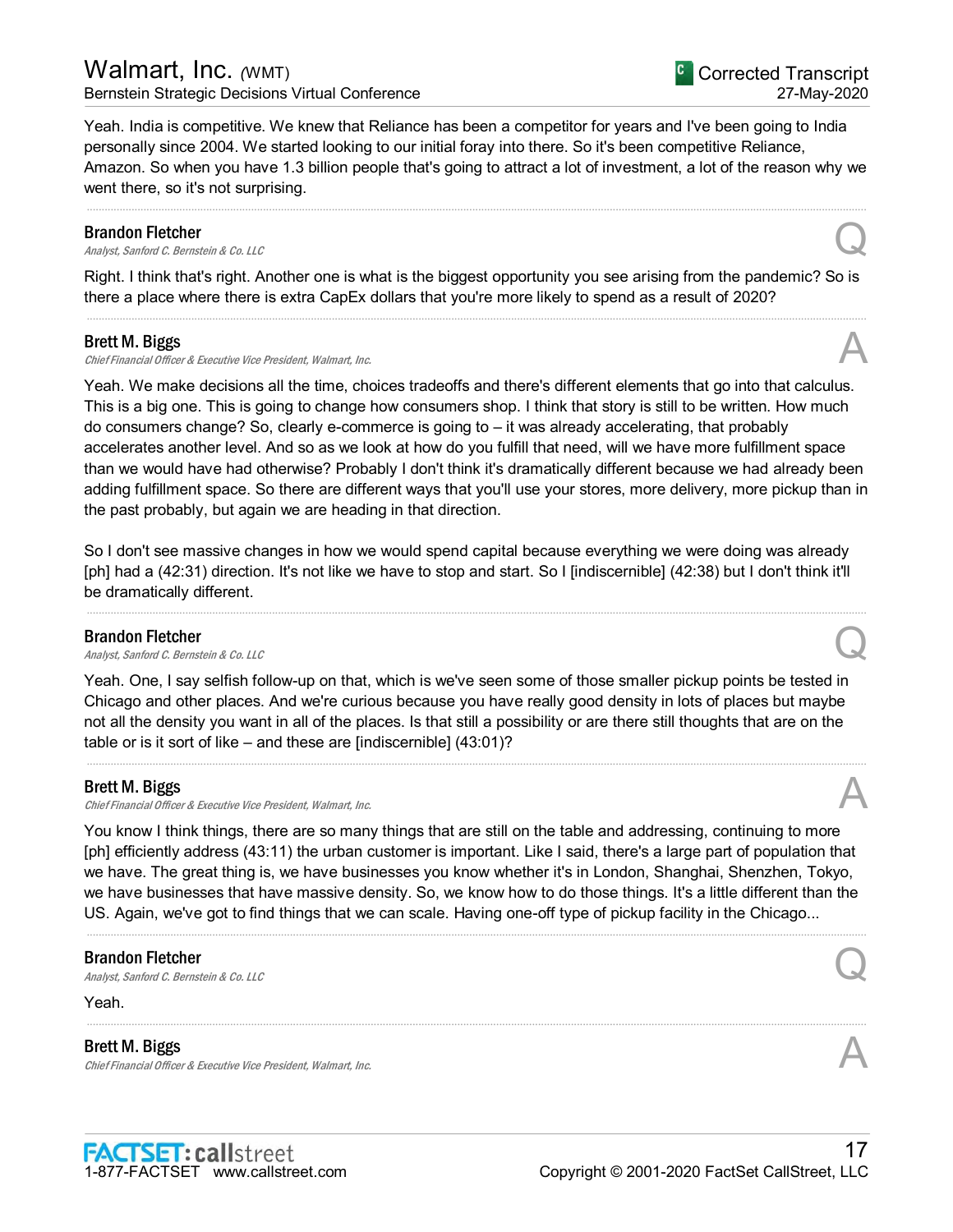<sup>C</sup> Corrected Transcript 27-May-2020

...isn't going to make us much sense, but now what we can do with Supercenters, you know what we can do with e-commerce home delivery, Sam's Club home delivery, I don't think there's a customer set we [ph] can address and aren't addressing (43:56).

.....................................................................................................................................................................................................................................................................

#### Brandon Fletcher

**Brandon Fletcher**<br>Analyst, Sanford C. Bernstein & Co. LLC Quantum Control Control Control Control Control Control Control Control Control Control Control Control Control Control Control Control Control Control Control Co

Okay. Do you see the opportunity as – you know some people [ph] have framed this (44:01) is a market share gain for mom-and-pops, because they just couldn't do the things in omni-channel that have been done. But do you think you're also kind of gaining better than fair share even against some of the larger competitor?

.....................................................................................................................................................................................................................................................................

.....................................................................................................................................................................................................................................................................

#### Brett M. Biggs

Chief Financial Officer & Executive Vice President, Walmart, Inc.

Can you repeat [ph] sorry, Brandon, I didn't quite hear the (44:15) the question?

#### Brandon Fletcher

**Brandon Fletcher**<br>Analyst, Sanford C. Bernstein & Co. LLC Quarter  $Q$ 

Yeah. So there's an argument that mom-and-pops haven't been able to do anything on omni-channel for obvious reasons low cap [ph] low accounted websites also (44:22). But the notion is, do you think you're just winning against the weakest of the players or there's actually places where you're actually taking share against some of your stronger competitors?

.....................................................................................................................................................................................................................................................................

#### Brett M. Biggs

Chief Financial Officer & Executive Vice President, Walmart, Inc.

Yeah. You have to do both and on the small business the mom-and-pop, what's interesting is that where those kind of businesses are [ph] driving, when there's a lot of center in (44:45) Arkansas and there's businesses that are driving here. But on marketplace, our marketplace business in the first quarter grew faster than our ecommerce business.

.....................................................................................................................................................................................................................................................................

.....................................................................................................................................................................................................................................................................

#### Brandon Fletcher

**Brandon Fletcher**<br>Analyst, Sanford C. Bernstein & Co. LLC Quantum Control Control Control Control Control Control Control Control Control Control Control Control Control Control Control Control Control Control Control Co

Yeah.

#### Brett M. Biggs

Chief Financial Officer & Executive Vice President, Walmart, Inc.

And so, we're getting more and more sellers onto that platform and what we're doing with Walmart Fulfillment Services we're making it easier for them to get on and sell their goods. They don't have to develop all the infrastructure we can – we have that. And we're doing some of the same things in India and in other places like that. So I think there's a way for the small business to win in this as well. I certainly think we're going to be one of the big winners in retail today for a long, long time. And to do that, I mean, you've got to beat the best of the best.

.....................................................................................................................................................................................................................................................................

.....................................................................................................................................................................................................................................................................

#### Brandon Fletcher

**Brandon Fletcher**<br>Analyst, Sanford C. Bernstein & Co. LLC Quantum Control of the Second Control of Brandyst, Sanford C. Bernstein & Co. LLC

Yeah.

#### Brett M. Biggs

**Brett M. Biggs**<br>Chief Financial Officer & Executive Vice President, Walmart, Inc. And Alta Chief Financial Officer & Executive Vice President, Walmart, Inc.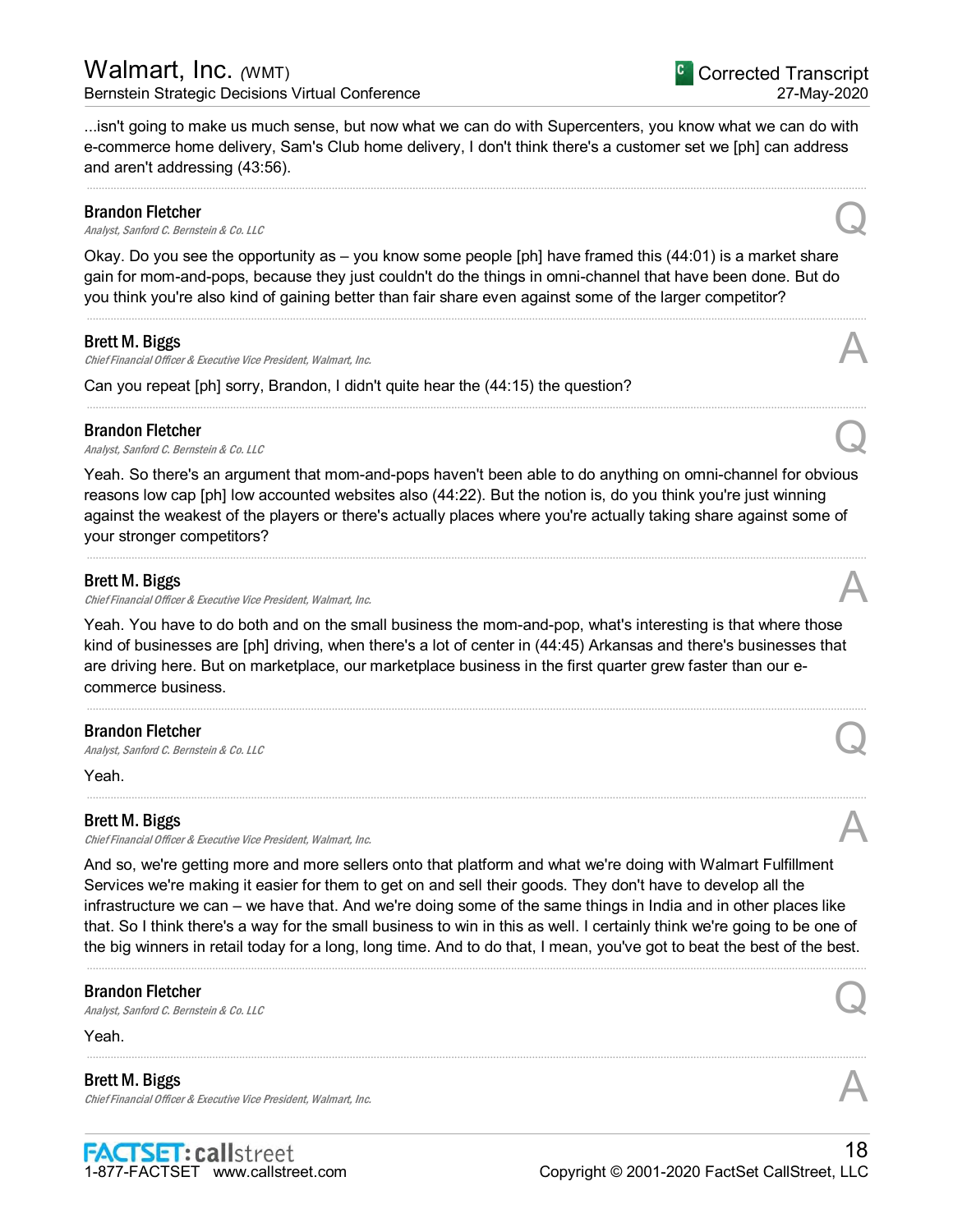And we know who those major competitors are and I feel – again, I feel good about our strategy and our offerings going forward. .....................................................................................................................................................................................................................................................................

#### Brandon Fletcher

**Brandon Fletcher**<br>Analyst, Sanford C. Bernstein & Co. LLC Quarter  $\mathcal{Q}$ 

Couple of [indiscernible] (45:42) ones. I think this one is, you've answered this before, but I'll say it anyway which is, how do you guys think about the profitability path for e-commerce? Our revenue is awesome. And you're going to keep accelerating it. It looks to us like the profitability is improving maybe from not a great level to an [ph] improvement in better level, but (46:01) love any color on that kind of path towards accelerating [ph] those (46:05)...

.....................................................................................................................................................................................................................................................................

#### Brett M. Biggs

Chief Financial Officer & Executive Vice President, Walmart, Inc.

Yeah. We came into the year saying we thought e-commerce losses would shrink in the US, they did in the first quarter and everything that we've been saying needed to happen. It's starting to happen. You've got to leverage fixed in a better way and we're seeing that happen. Once you get the technology [ph] in FC and the people in (46:21) and e-commerce business actually once it gets started will lever even more quickly than a store business, it just takes a while to get there.

[ph] Contribute (46:31) profit margin contribution margin is really, really important. And with the mix of business that we're seeing we're getting more brands in home and apparel and higher margin business. We're seeing that contribution margin move up and once it gets to a point again it levers a lot more quickly, so the underlying things that need to happen for us to get to profitability in e-commerce it's happening.

| <b>Brandon Fletcher</b><br>Analyst, Sanford C. Bernstein & Co. LLC                         |  |
|--------------------------------------------------------------------------------------------|--|
| Yeah.                                                                                      |  |
| <b>Brett M. Biggs</b><br>Chief Financial Officer & Executive Vice President, Walmart, Inc. |  |
| It's not happening as fast as we would like.                                               |  |
| <b>Brandon Fletcher</b><br>Analyst, Sanford C. Bernstein & Co. LLC                         |  |
| Right.                                                                                     |  |
| <b>Brett M. Biggs</b><br>Chief Financial Officer & Executive Vice President, Walmart, Inc. |  |
| Has it been slower than we thought? Yes, but I'm seeing a lot of positive things.          |  |
| <b>Brandon Fletcher</b><br>Analyst, Sanford C. Bernstein & Co. LLC                         |  |

Yeah. And we said this before one of the things for me [ph] in the whole division is, (47:06) right out of the gate four or five years ago when you did your first [indiscernible] (47:11) I saw my favorite basket which was a [ph] kayak and some snacks for the field trip (47:17). And as soon as you get that available and again [ph] you may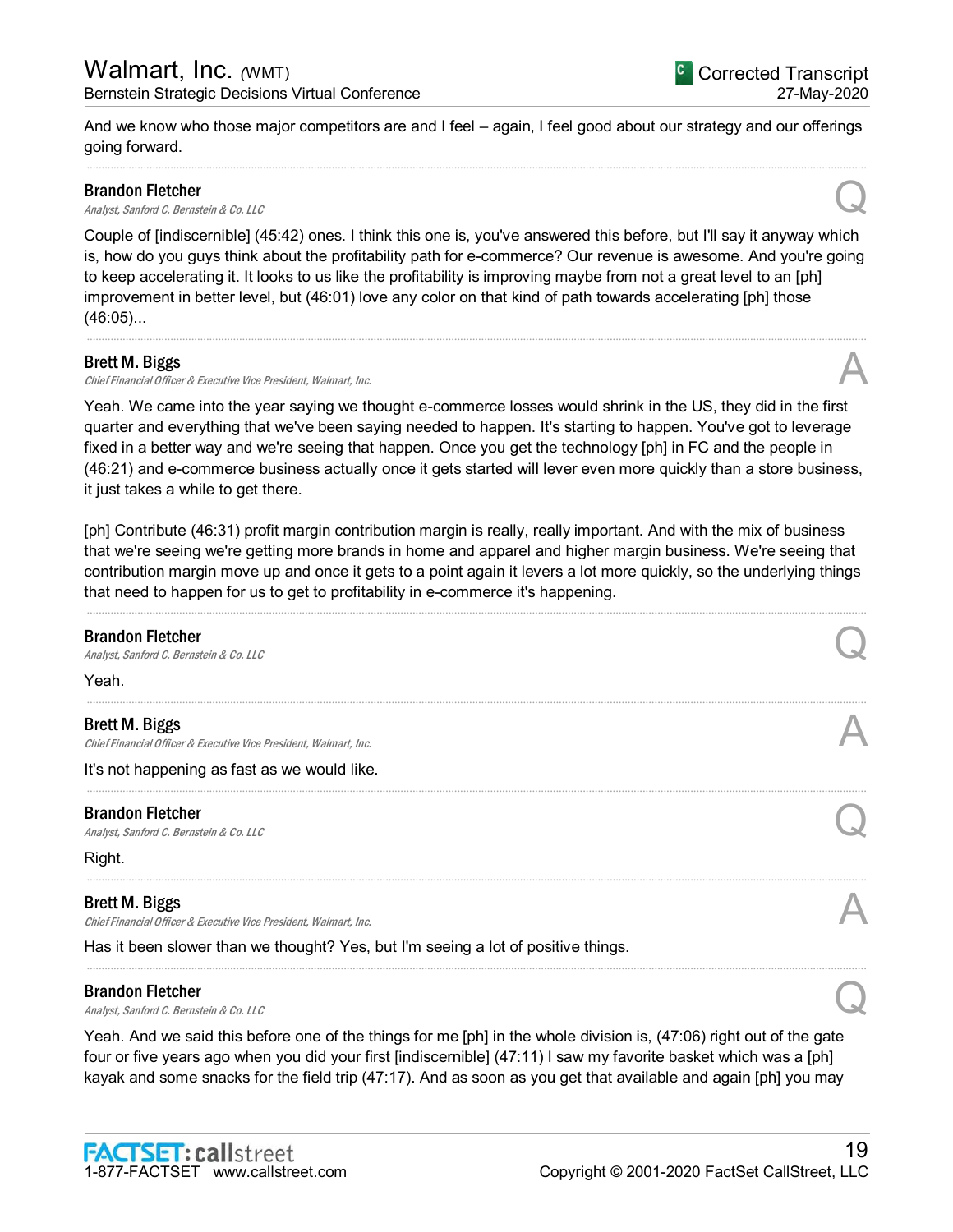## Walmart, Inc. *(WMT)* Bernstein Strategic Decisions Virtual Conference

able to get the kayak (47:21) the day before, right, it comes overnight and ships on the truck. And when that basket happens no one's going to ask [indiscernible] (47:27).

Two quick ones and then I have a [ph] unifying question that we are (47:33) everybody. Are we entering a period of inflation or deflation with regards to food and I know that's just kind of a guesswork and then is that different than a general merchandise?

.....................................................................................................................................................................................................................................................................

#### Brett M. Biggs

Chief Financial Officer & Executive Vice President, Walmart, Inc.

We were starting to see a little bit of inflation as we came into early March. The lack of inflation to some degree was helped by us what we had done in pricing over the last three or four years particularly in the food side. And so, we were keeping inflation lower maybe than it would have been normally and our price gaps are very, very good versus competitors. People have been predicting inflation for a long time and they've been predicting higher interest rates for a long time and it just it hasn't happened. So, I'm not an economist. You know one would think with the stimulus money that you've seen that you would start seeing some inflation and [ph] we will in pockets it will – known by (48:30) different categories. But I think we're just going to have to be prepared for whatever comes at us.

.....................................................................................................................................................................................................................................................................

#### Brandon Fletcher

**Brandon Fletcher**<br>Analyst, Sanford C. Bernstein & Co. LLC Quantum Control Control Control Control Control Control Control Control Control Control Control Control Control Control Control Control Control Control Control Co

I know I've got a Chicago banner behind me but maybe [ph] modern monetary series (48:42) is going to work. I don't know maybe. [ph] I will ask about unifying (48:46) question. As you think through and beyond the pandemic, how do you expect your priorities to shift, especially as they relate to cutting costs or increasing levels of investment?

.....................................................................................................................................................................................................................................................................

.....................................................................................................................................................................................................................................................................

.....................................................................................................................................................................................................................................................................

#### Brett M. Biggs

Chief Financial Officer & Executive Vice President, Walmart, Inc.

Yeah. I think [indiscernible] (49:01).

#### Brandon Fletcher

**Brandon Fletcher**<br>Analyst, Sanford C. Bernstein & Co. LLC Quantum Control of the Second Control of Brenstein Control Control Control of Brenstein & Co. LLC

Yeah.

#### Brett M. Biggs

Chief Financial Officer & Executive Vice President, Walmart, Inc.

And we've already talked about that you know as we released earnings in Q1. There are things that we've seen work with customers whether it was before COVID or during this period of time that we're going to [ph] lean in and we're going to lean (49:11) in hard that we think will be – benefit us competitively in the long-term and then there is places that we look at and say, the world is going to change a little bit. I don't know why we need to keep doing X and we're going to go after that in a smart way. We're going to work differently. Everybody's going to work differently than they did in the past and that's going to change a lot of things about I think where and how you spend money and we'll be taking those opportunities.

.....................................................................................................................................................................................................................................................................

#### Brandon Fletcher

**Brandon Fletcher**<br>Analyst, Sanford C. Bernstein & Co. LLC Quantum Control of the Second Control Control Control Control Control Control Control Control Control Control Control Control Control Control Control Control Cont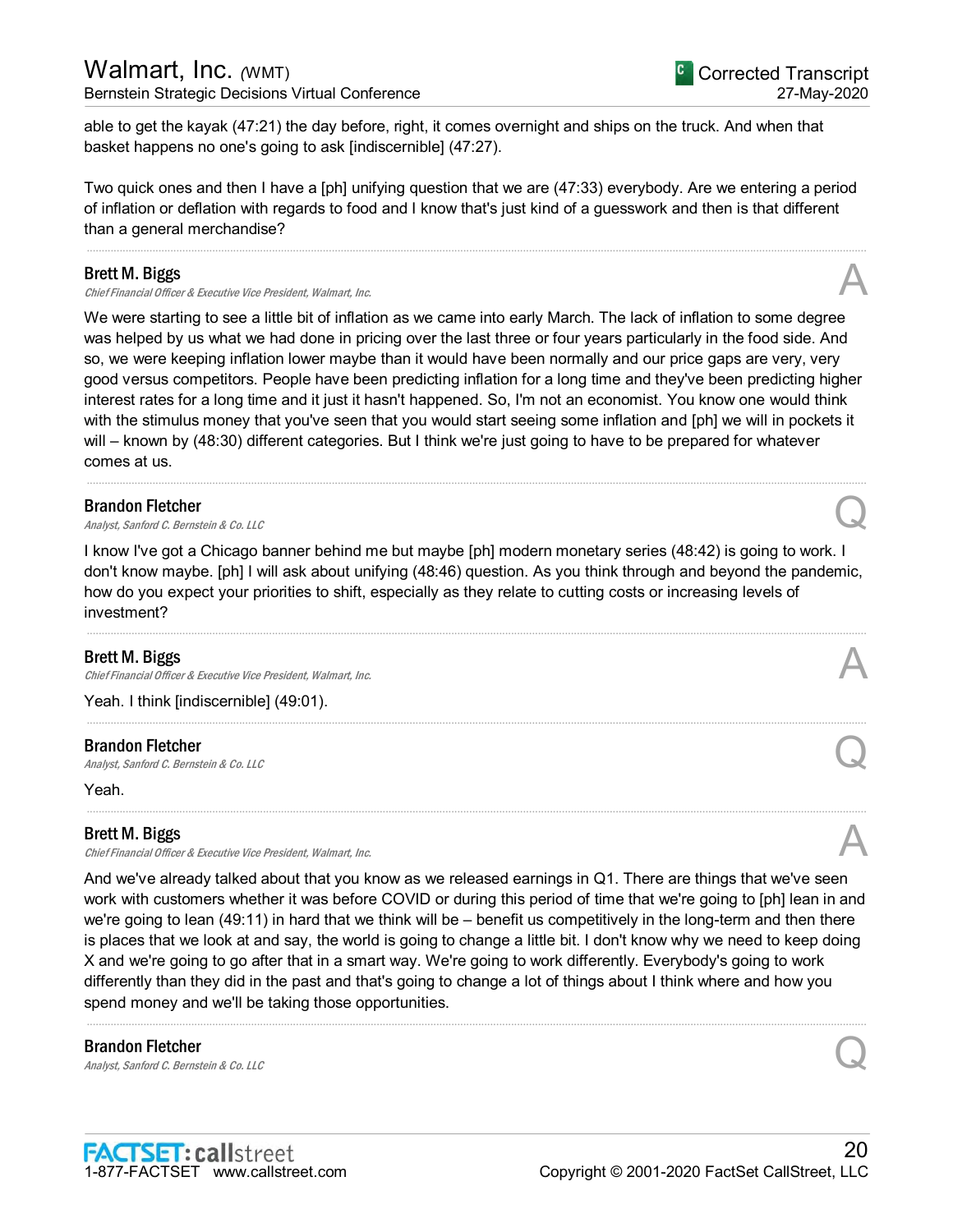## Walmart, Inc. *(*WMT) Bernstein Strategic Decisions Virtual Conference

Okay. I think that takes us to our time. I did get a note from my legal people that I have to formally show the [indiscernible] (49:46). It's long and it's under the traditional Safe Harbor, so.

.....................................................................................................................................................................................................................................................................

.....................................................................................................................................................................................................................................................................

.....................................................................................................................................................................................................................................................................

.....................................................................................................................................................................................................................................................................

.....................................................................................................................................................................................................................................................................

.....................................................................................................................................................................................................................................................................

#### Brett M. Biggs

Chief Financial Officer & Executive Vice President, Walmart, Inc.

And it's on our website too so.

#### Brandon Fletcher

**Brandon Fletcher**<br>Analyst, Sanford C. Bernstein & Co. LLC Quarter  $\mathcal{Q}$ 

And it's on the website too. And it's – Section 21-E if you haven't read in a while it's really fascinating reading.

#### Brett M. Biggs

Chief Financial Officer & Executive Vice President, Walmart, Inc.

I'll read it tonight.

## Brandon Fletcher

Analyst, Sanford C. Bernstein & Co. LLC

Yeah. It's exactly [indiscernible] (50:01). Well, it's always a pleasure, Brett [indiscernible] (50:03).

## Brett M. Biggs

Chief Financial Officer & Executive Vice President, Walmart, Inc.

Thanks, Brandon.

## Brandon Fletcher

Analyst, Sanford C. Bernstein & Co. LLC

I know we're not that far away [ph] maybe (50:09) next time we'll figure out a way to do this back in person again [ph] as anyone cracks this thing (50:11).

.....................................................................................................................................................................................................................................................................

.....................................................................................................................................................................................................................................................................

.....................................................................................................................................................................................................................................................................

.....................................................................................................................................................................................................................................................................

## Brett M. Biggs

Chief Financial Officer & Executive Vice President, Walmart, Inc.

All right.

## Brandon Fletcher

Analyst, Sanford C. Bernstein & Co. LLC

Thanks for your time and thanks...

## Brett M. Biggs

Chief Financial Officer & Executive Vice President, Walmart, Inc.

Thanks for everybody's interest in Walmart. I appreciate it.

## Brandon Fletcher

Analyst, Sanford C. Bernstein & Co. LLC

Okay. You're welcome.